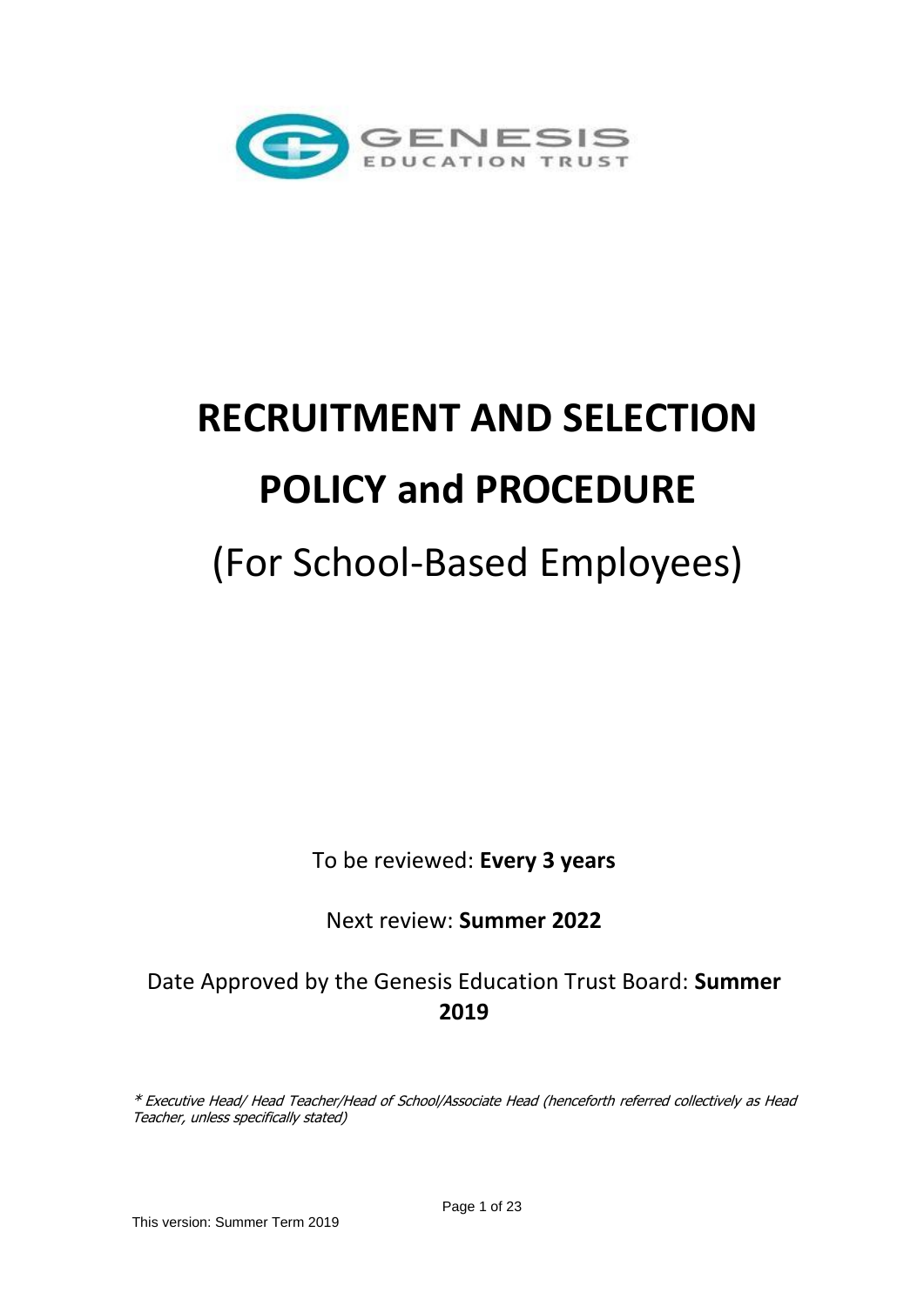# **CONTENTS PAGE**

| <b>SECTION 1:</b>                                                                                                                                                                                                                                                                                                                                                                                                                                                                                                                                                                                                                                                                                                                                                                                                                                                                                                        | <b>OUTLINE OF POLICY</b>                                                                                                                                    | 4              |
|--------------------------------------------------------------------------------------------------------------------------------------------------------------------------------------------------------------------------------------------------------------------------------------------------------------------------------------------------------------------------------------------------------------------------------------------------------------------------------------------------------------------------------------------------------------------------------------------------------------------------------------------------------------------------------------------------------------------------------------------------------------------------------------------------------------------------------------------------------------------------------------------------------------------------|-------------------------------------------------------------------------------------------------------------------------------------------------------------|----------------|
| Introduction<br>1<br>4<br><b>Aims of Policy</b><br>2<br>4<br>3<br><b>Key Principles</b><br>4<br>5<br><b>Roles and Responsibilities</b><br>4                                                                                                                                                                                                                                                                                                                                                                                                                                                                                                                                                                                                                                                                                                                                                                              |                                                                                                                                                             |                |
| <b>SECTION 2:</b>                                                                                                                                                                                                                                                                                                                                                                                                                                                                                                                                                                                                                                                                                                                                                                                                                                                                                                        | <b>OUTLINE OF PROCEDURE</b>                                                                                                                                 | $6\phantom{1}$ |
| 1<br>Introduction<br>6<br>$\overline{7}$<br>2<br><b>Diversity and Discrimination</b><br>3<br>$\overline{7}$<br><b>Pre-Recruitment Process</b><br>10<br><b>Selecting Candidates</b><br>4<br><b>Conditional Offer of Appointment</b><br>13<br>5<br><b>Pre-Appointment Checks</b><br>6<br>14<br><b>Pre-Appointment Checks for Specific Individuals</b><br>19<br>7<br>8<br><b>Statutory Induction / Probation</b><br>22<br>22<br>9<br><b>Safer Recruitment Training</b><br>10<br>23<br>Monitoring                                                                                                                                                                                                                                                                                                                                                                                                                            |                                                                                                                                                             |                |
| <b>SECTION 3:</b>                                                                                                                                                                                                                                                                                                                                                                                                                                                                                                                                                                                                                                                                                                                                                                                                                                                                                                        | <b>APPENDICES</b>                                                                                                                                           |                |
| <b>Appendix</b><br>Request for schools vacancy advertisement<br>1<br>Teaching application form<br>Appendix 2 (a)<br>Support staff application form<br>Appendix<br>2(b)<br>Job description<br>Appendix<br>3<br>Person specification<br>Appendix 4<br>Appendix 5<br>Short-listing assessment form<br>Policy statement on recruiting ex-offenders<br>Appendix<br>6<br>Invitation to Interview<br><b>Appendix 7</b><br>Appendix 8<br>Interview Assessment Form<br>Appendix 9<br>Sample Competence Safeguarding Interview Questions<br><b>Conditional Offer Letter</b><br><b>Appendix 10</b><br><b>Prohibition Checks</b><br><b>Appendix 11</b><br>Appendix 12 (a)<br>Reference request letter<br>Appendix 12 (b)<br>Reference request pro-forma<br>Appendix 13 (a)<br>Positive Disclosure - guidance<br><b>Positive Disclosure - flowchart</b><br>Appendix 13 (b)<br><b>DBS</b> - Risk Assessment Form<br><b>Appendix 14</b> |                                                                                                                                                             |                |
| <b>Appendix 15</b><br>Appendix 16<br><b>Appendix 17</b>                                                                                                                                                                                                                                                                                                                                                                                                                                                                                                                                                                                                                                                                                                                                                                                                                                                                  | Disqualification by Association New Starter Declaration<br><b>Appointing Qualified Teachers</b><br>Applicant Guide to illegal working – guidance for school |                |

**Appendix 19** Exit interviews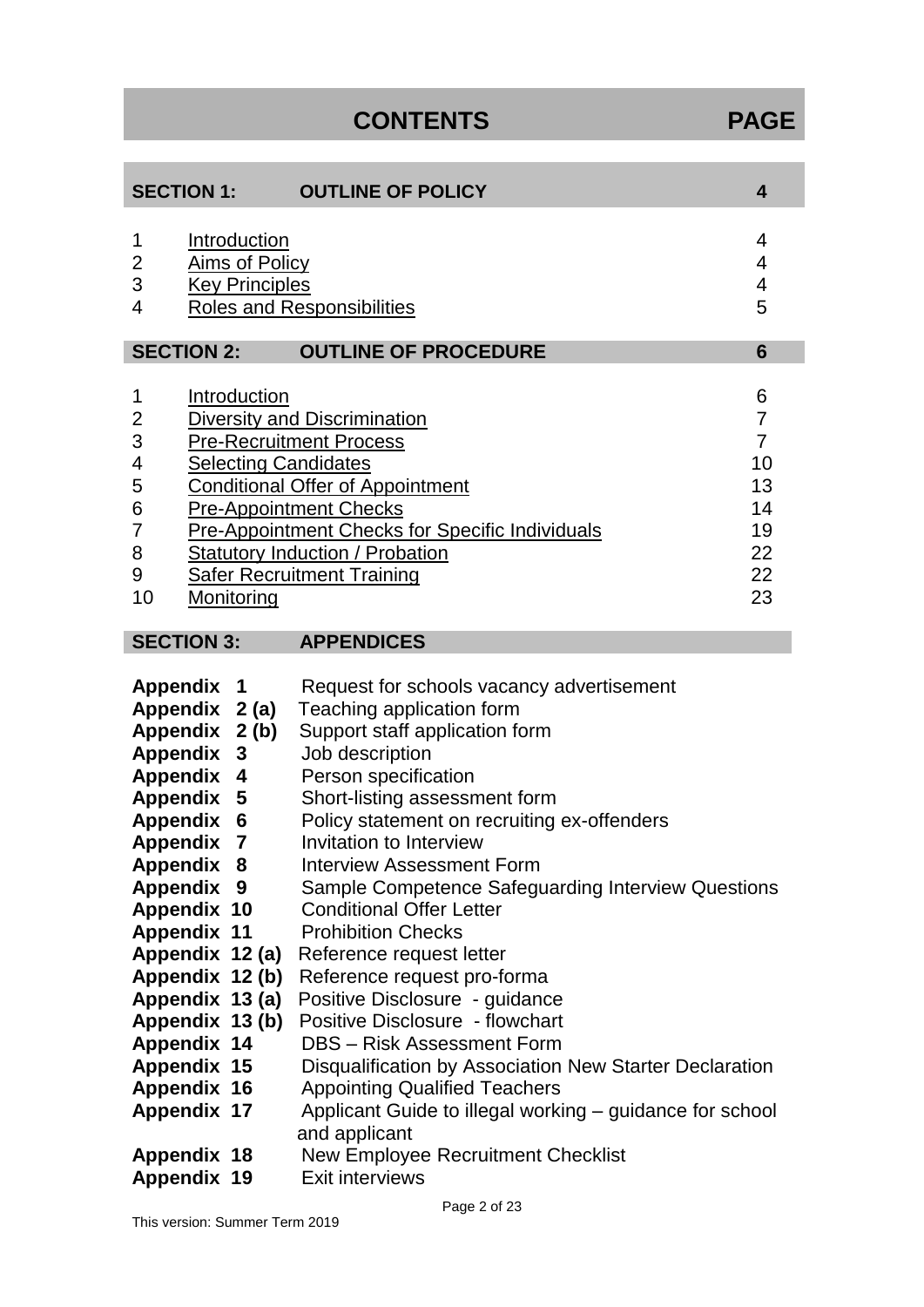| <b>Appendix 20</b> | <b>Flowchart for Safer Recruitment</b>    |
|--------------------|-------------------------------------------|
| <b>Appendix 21</b> | <b>Equal Opportunity Policy Statement</b> |

**Appendix 22** Equality Act 2010 Overview

**Appendix 23** New Starter Guidance Note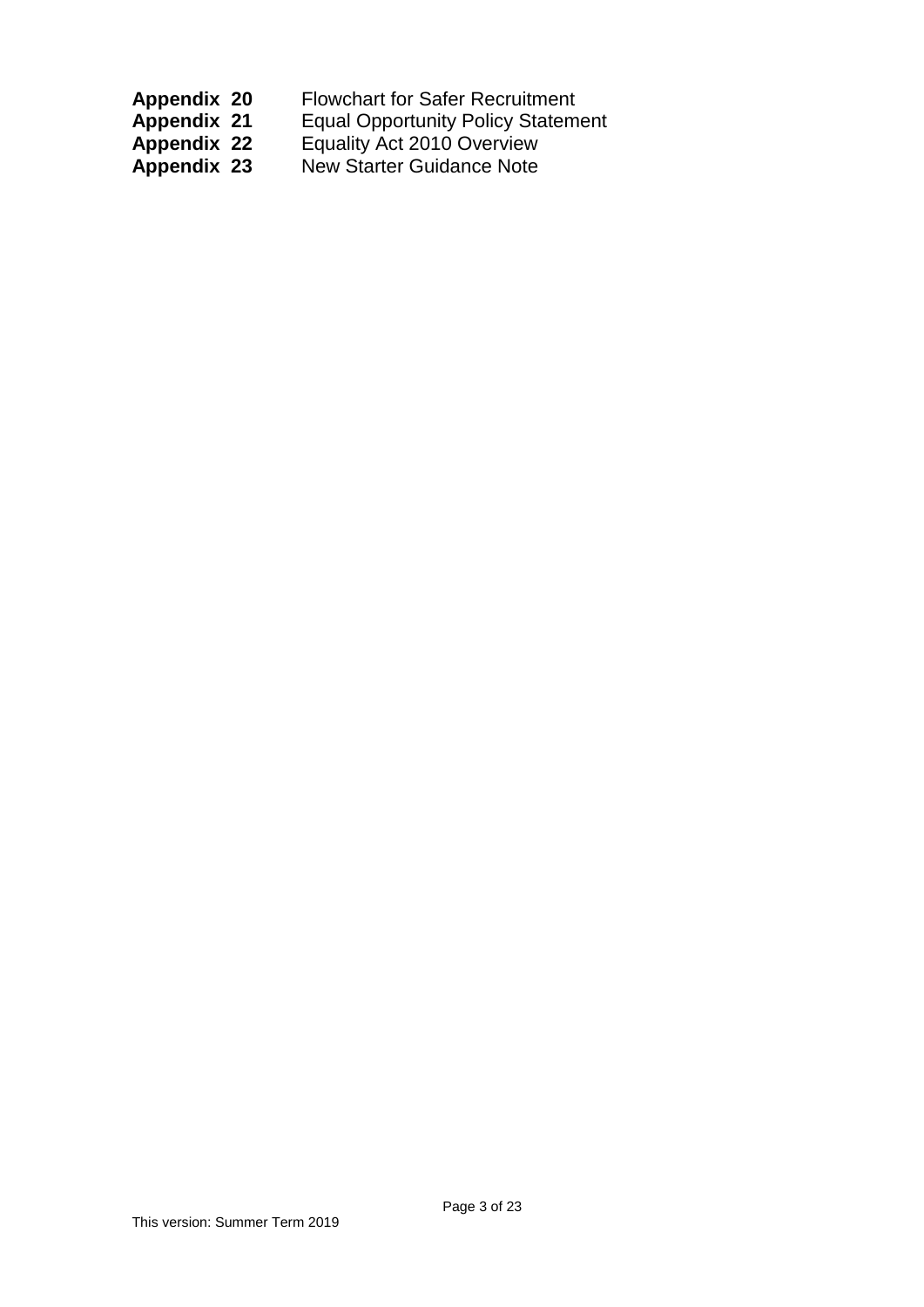# **SECTION 1 OUTLINE OF POLICY**

### <span id="page-3-0"></span>**1.0 INTRODUCTION**

- 1.1 Recruitment and selection of new employees is one of the most important functions for the Head teacher, Governing Body and school management. Recruiting the wrong person can be costly and time consuming and can lead to legal action against the school.
- 1.2 This Policy has been produced for the Head teacher and Governing Body in line with 'Keeping Children Safe 2016' guidelines and it provides practical guidance on a range of safer recruitment practices. The Head teacher and Governors are advised to adopt a policy to ensure consistent practice across schools and compliance with current employment legislation.

### <span id="page-3-1"></span>**2.0 AIMS OF THE POLICY**

- 2.1 To ensure safeguarding and promoting the welfare of children and young people.
- 2.2 To ensure a consistent and equitable approach to the appointment of all school-based staff (both permanent and temporary).
- 2.3 To attract and recruit suitable skilled and motivated staff to help raise standards and reduce risk to children and young people.
- 2.4 To ensure all appropriate checks are carried out on new staff who work with pupils (see section 5 page 13).

### <span id="page-3-2"></span>**3.0 KEY PRINCIPLES**

- 3.1 Head teachers and Governing Bodies have a responsibility to ensure that when recruiting to a post within their school, that the Policy is adhered to when planning and carrying out the recruitment process.
- 3.2 Selection should be carried out by a panel with at least two members. At least one of the panel members must have received Safer Recruitment training in line with DfE guidance.
- 3.3 Implement robust recruitment procedures and checks for appointing staff and volunteers to ensure that reasonable steps are taken not to appoint a person who is unsuitable to work with children, or who is disqualified from working with children, or does not have the suitable skills and experience for the intended role.
- 3.4 Keep and maintain a single central record in schools of recruitment and vetting checks in line with Department for Education (DfE) requirements.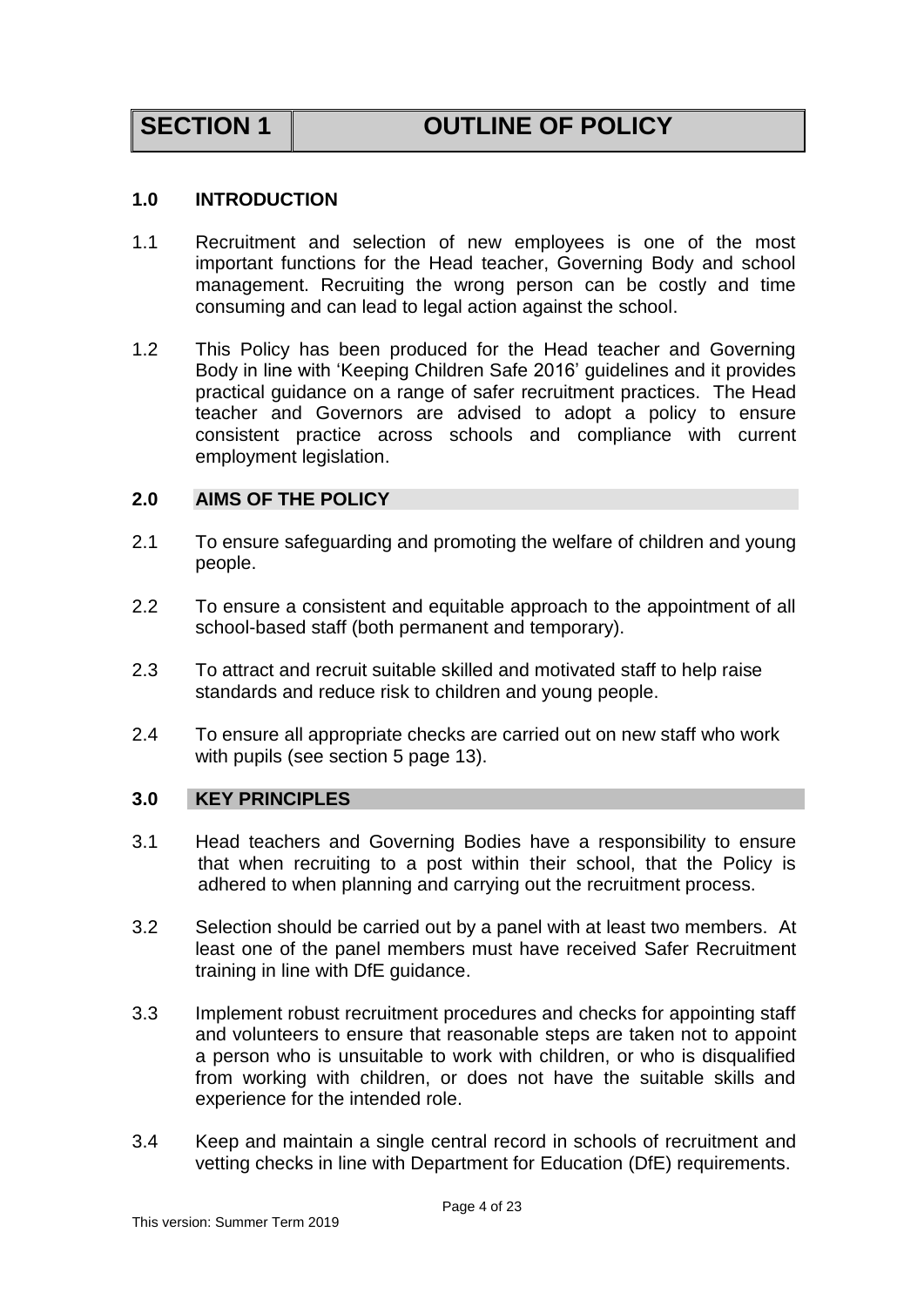- 3.5 Adopt and implement measures described in this policy to all contractors or agency staff and monitor the compliance with these measures.
- 3.6 Equality Act 2010 makes it a requirement to make reasonable adjustment to the recruitment process if an applicant makes the employer aware that they have a disability. This applies to the entire recruitment process, from advertisement to appointment.
- 3.7 Foundation, Voluntary Aided, Foundation Special Schools, Free Schools and Academies may wish to adopt this policy as an example of good recruitment practice.

### <span id="page-4-0"></span>**4.0 ROLES AND RESPONSIBILITIES**

- 4.1 It is the responsibility of the Governing Body to:
	- a) Ensure the school has effective policies and procedures in place for the recruitment of all staff and volunteers in accordance with DfE guidance and legal requirements.
	- b) Monitor the school's compliance with them.
- 4.2 It is the responsibility of the Head teachers and other managers involved in recruitment to:
	- a) Ensure that the school operates safe recruitment procedures and makes sure all appropriate checks are carried out on all staff and volunteers who work at the school.
	- b) To monitor contractors' and agencies' in compliance with this document.
	- c) Promote the welfare of children and young people at every stage of the recruitment and selection process.
	- d) Ensure that all contractors and agencies comply with safe recruitment pre-employment checks.
- 4.3 In accordance with the School Staffing Regulations, the governing body has delegated responsibility to the Head teacher to lead in all appointments outside of the leadership group. School governors may be involved in staff appointments, but the final decision will rest with the Head teacher.
- 4.4 The Head teacher may delegate the selection process of staff outside of the leadership group to other managers in the school, but remains responsible for the decision to appoint.
- 4.5 The GET Board is responsible for monitoring safer recruitment in relation to disclosures of staff.
- 4.6 The governing body are responsible for the appointment of the Head teacher. The main points governors need to be aware of are as follows:
	- a) Governing bodies must appoint an acting Headteacher if the outgoing head leaves before a replacement is in post.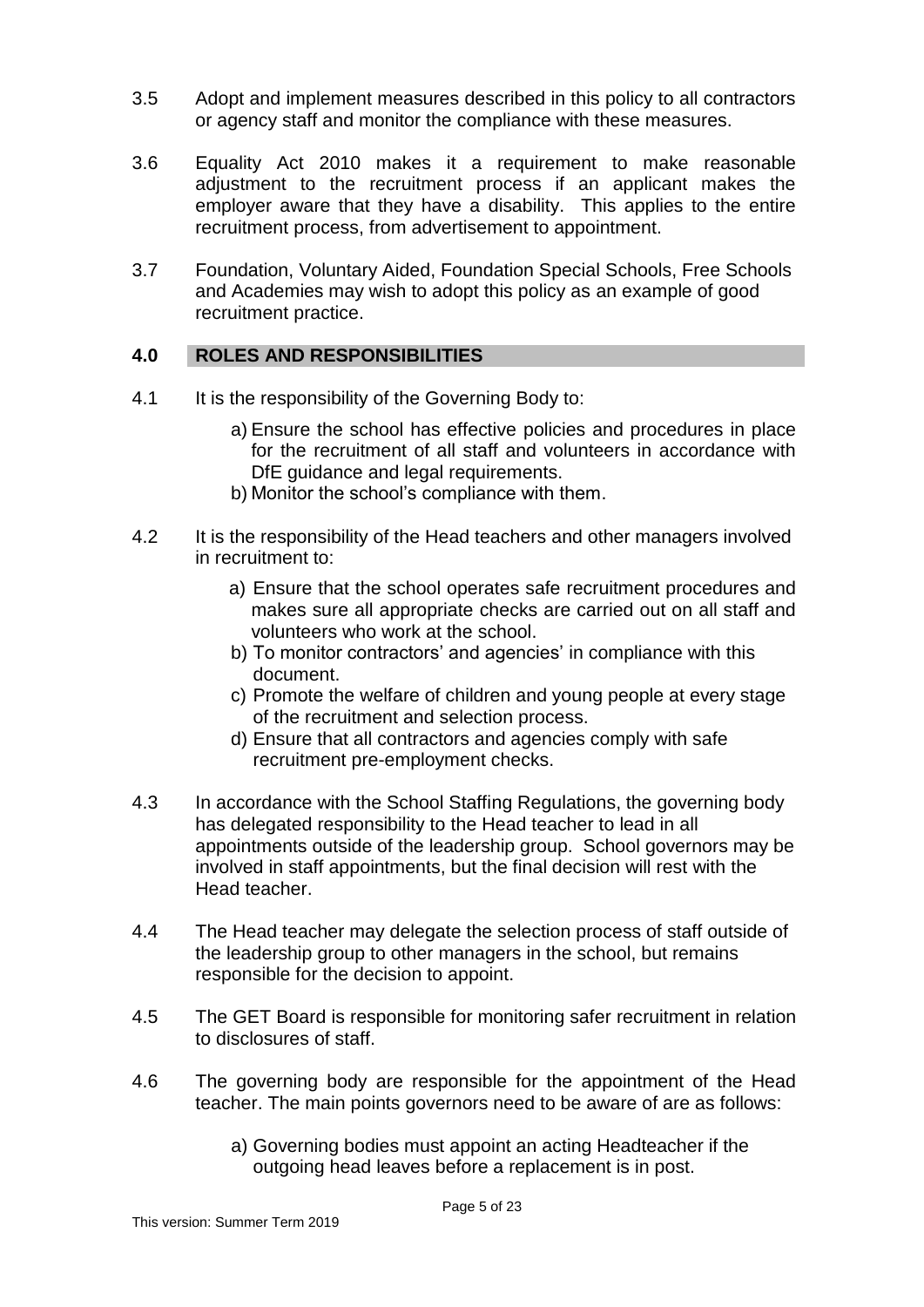- b) Governing bodies must recruit a new Headteacher as soon as is practicably possible (i.e. legally you cannot prolong acting head arrangements indefinitely).
- c) Diocesan and other religious bodies have no automatic right to offer advice to schools with a religious character (with the exception of Roman Catholic schools set up by a religious order where there is not only a right to advise, but also to propose candidates for nomination). It is considered good practice for
	- i. schools with a religious character to provide advisory rights to the relevant diocese or religious body.
	- ii. If your institution is an academy, whom you must notify depends on your governance structure. For sponsored academies, you **must** notify your sponsor, although it is highly likely your outgoing principal will have done this directly. Most academy trusts delegate the responsibility for recruiting a Headteacher to the academy's local governing body. However, some sponsored academies and academy chains will undertake this process centrally rather than through a local governing body.

# **SECTION 2 OUTLINE OF PROCEDURE**

# <span id="page-5-0"></span>**1.0 INTRODUCTION**

- 1.1 The School Standards and Framework Act (1998) confirmed the framework for the appointment of all staff in schools. Under local management the governing body is responsible for determining the staffing complement of the school and appointing staff to work at the school.
- 1.2 New regulation and statutory guidance, stemming from the Education Act 2002, came into effect on 1<sup>st</sup> September 2003. This delegates responsibility for appointments to the Head Teacher, excluding appointments to the leadership group, unless the Governing Body have good reason not to do so.
- 1.3 The purpose of this procedure is to give guidance on the key points to achieving and maintaining a workforce which broadly reflects the local community.

# <span id="page-5-1"></span>**2.0 DIVERSITY AND DISCRIMINATION**

2.1 The importance of diversity should be taken into account at each stage of the recruitment process. All processes and procedures should be regularly reviewed to ensure hidden bias is removed and to ensure talent is not being blocked from entering the organisation. Everyone taking part in recruitment activities such as shortlisting and interviewing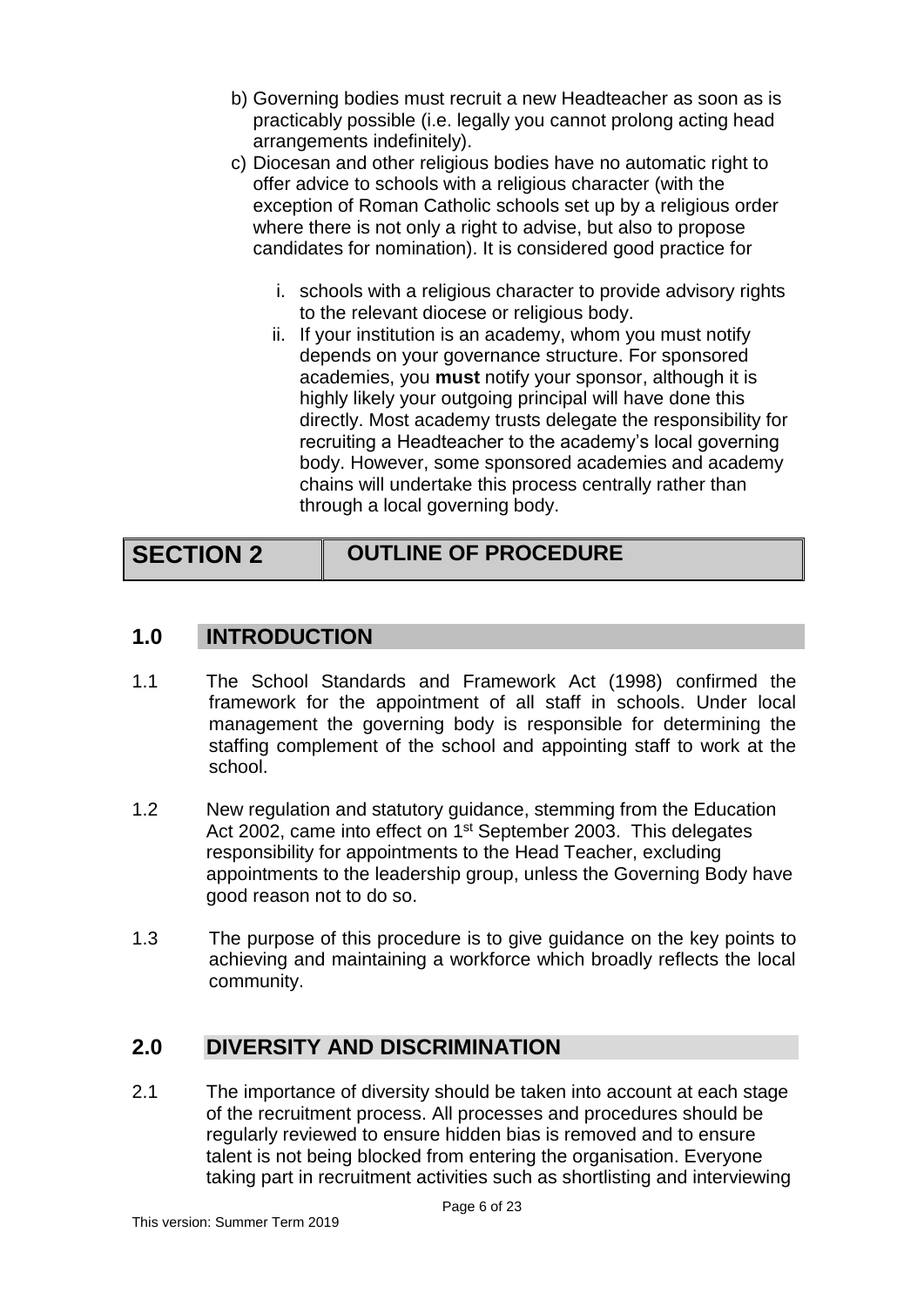should be aware of relevant legislation such as the Equality Act 2010 and the importance of avoiding discrimination.

- 2.2 Discrimination based on trade union membership. Candidates must not be refused employment on the grounds of union membership e.g. because:
	- a) They are or are not a member of a trade union.
	- b) They are unwilling to become or cease to be a member of a trade union.
- 2.3 If schools fail to comply with the Equality Act 2010 they can be open to the following consequences:
	- a) Legal challenges;
	- b) Reputational damage and financial penalties;
	- c) Will lead to claims, litigation, financial loss and damage to reputations and brands.

# <span id="page-6-0"></span>**3.0 PRE - RECRUITMENT PROCESS**

### 3.1 **Identifying Vacancies**

3.1.1 A vacancy can arise through the resignation or retirement of a member of staff, restructuring or through the creation of new posts.

### 3.2 **Defining the Role**

#### 3.2.1 **Job analysis**

3.2.2 Before recruiting for a new or existing position, it is important to Invest time in gathering information about the nature of the job. This means thinking not only about the content (such as the tasks) making up the job, but also the job's purpose, the outputs required by the job holder and how it fits into the organisation's structure. This analysis should form the basis of a job description and person specification/job profile.

#### 3.3 **Job description**

- 3.3.1 The job analysis leads to writing a job description. This explains the job to the candidates, and helps the recruitment process by providing a clear guide to all involved about the requirements of the job. It can also be used to communicate expectations about the role and help managers to ensure effective performance in the job.
- 3.3.2 All job descriptions should be written in line with terms and conditions within the Burgundy book and the School Teachers Pay and Conditions document (for teachers) and the Green book (for support staff).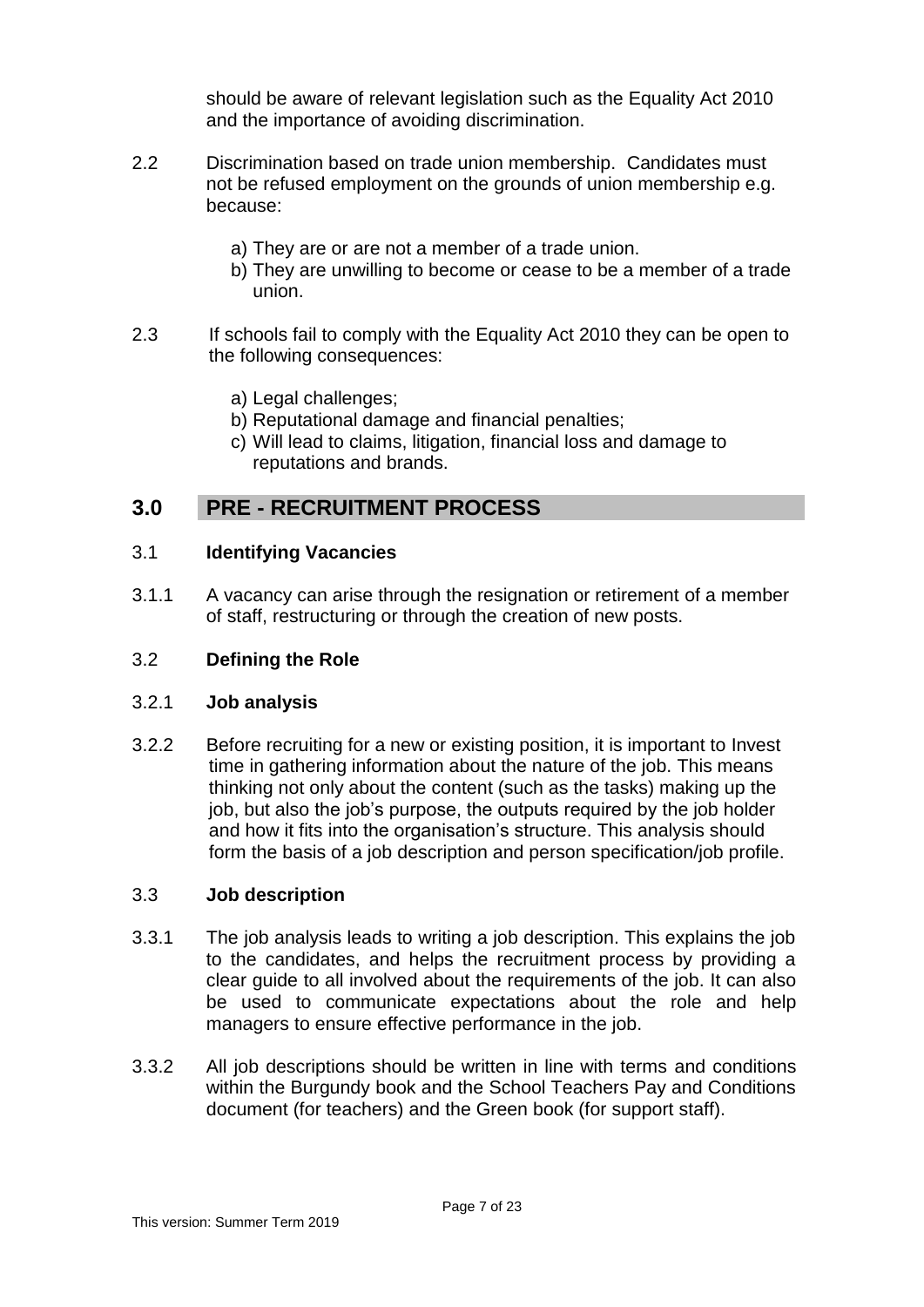#### 3.4 **Person specification/job profile**

- 3.4.1 A person specification or job profile states the necessary and desirable criteria for selection. Increasingly such specifications are based on a set of competencies identified as necessary for the performance of the job.
- 3.4.2 Competency frameworks may be substituted for job or person specifications but these should include an indication of roles and responsibilities. See our factsheet on competencies and competency frameworks for more information.

#### 3.5 **Advertising**

- 3.5.1 The advert for a vacancy will demonstrate the School's commitment to safer recruitment and vetting procedures, protecting every potential applicant from unfair practice and ultimately safeguarding children as much as possible. Promoting commitment to safeguarding and child protection can act as a deterrent to would-be abusers. A School can choose to advertise internally and externally, however there may be some incidences where they may choose to advertise internally only.
- 3.5.2 Think about wordings, pictures and images used as they could be considered discriminatory.
- 3.5.3 When an advert is to be placed in the Council's website, job list and the Jobs Go Public recruitment website, the "Request for Schools Vacancy" form (see Appendix 1) should be completed and forwarded with all relevant attachments, by email to [schools.adverts@walthamforest.gov.uk.](mailto:schools.adverts@walthamforest.gov.uk) The following information needs to be included within the text of the advert:
	- a) School's Name
	- b) Post Title
	- c) Hours (this should indicate if full, part-time or job-share)
	- d) Grade or Scale
	- e) Salary
	- f) Permanent or Fixed Term (the reason for and duration of the contract should be stated for Fixed Term).
	- g) ADVERT TEXT (which should include some reference to the requirement and essential criteria towards safeguarding children).
	- h) The successful applicant will be required to apply for an enhanced DBS check. Further details can be found at [https://www.gov.uk/government/organisations/disclosure-and](https://www.gov.uk/government/organisations/disclosure-and-barring-service)[barring-service.](https://www.gov.uk/government/organisations/disclosure-and-barring-service)
	- i) Positive action statement (if applicable).
	- j) Statement regarding London Living Wage (if applicable)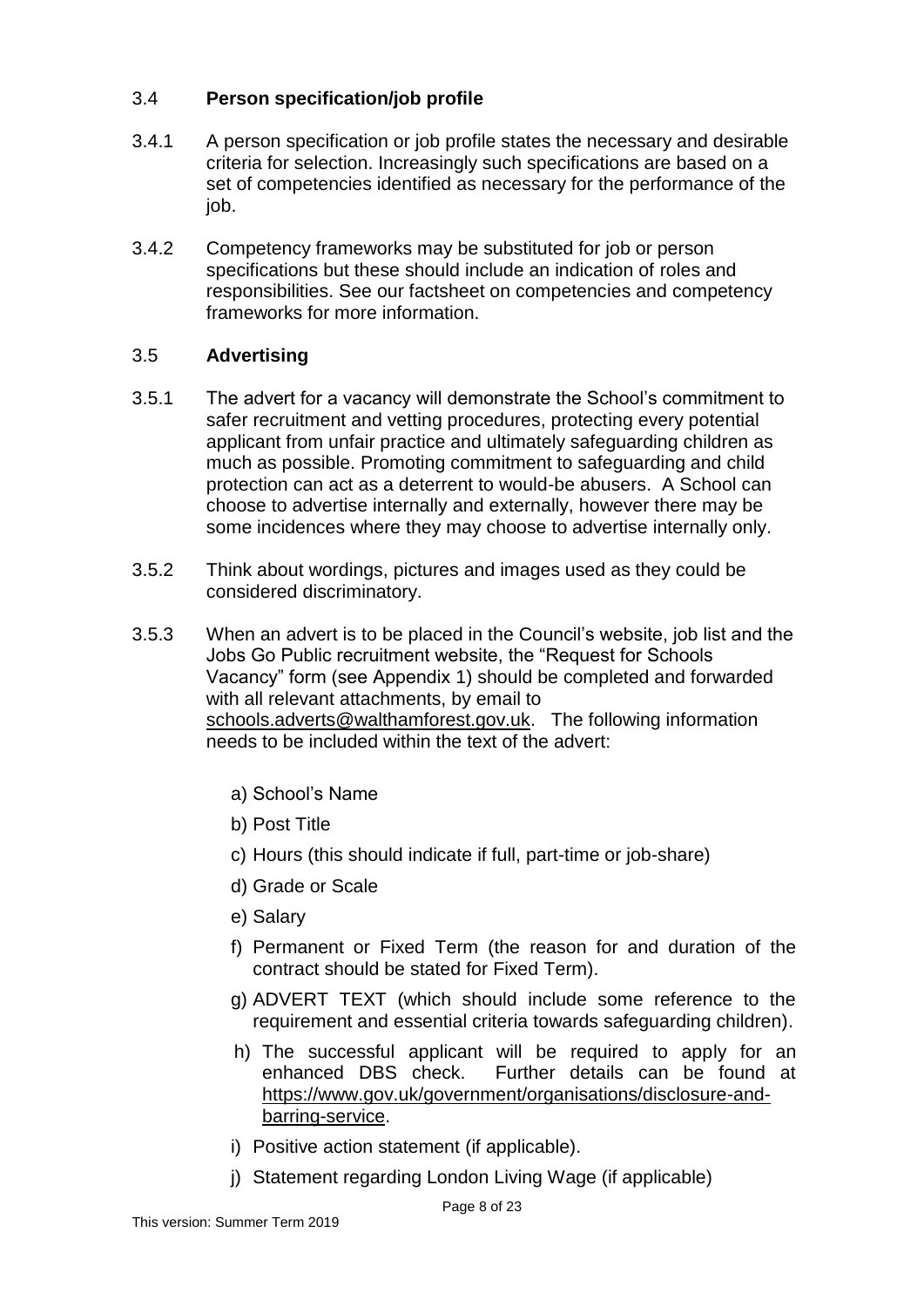- k) Closing Date.
- l) (The school's name) (employer) is committed to safeguarding and protecting the welfare of children and vulnerable adults as its number one priority.
- 3.5.4 For Posts with Access to Children and Vulnerable Adults

You must include specific requirements, such as:

- a) "Able to form and maintain appropriate professional relationships and boundaries with children, young people and other vulnerable adults".
- b) For managers: "able to ensure employees observe the requirement above". (This can be modified to suit the job)
- c) "Ability to understand written information subject to a written test".
- d) "Working with other peoples 'children; empathy and understanding of looking after other peoples 'children from a range of backgrounds".
- e) "Ability to understand the difficulties and pressures associated with caring for children/vulnerable adults and demonstrate appropriate coping mechanisms".

**NB:** These are only examples – this list is not exhaustive.

#### 3.6 **Application Pack**

- 3.6.1 The importance of safeguarding and protecting children in schools should be promoted as much as possible throughout the recruitment process in order to deter unsuitable candidates. It is strongly advised to include the following in a school's application pack:
	- **a) Application Form** (A Waltham Forest standard application form should be used to obtain a common set of core data from all applicants.) CVs are not acceptable because these will only contain information the applicant wishes to present and may omit relevant details. See Appendix 2 (a) and (b) for a sample See Appendix 2 (a) and (b) for a sample application form.
	- **b) Job Description** (Appendix 3)
	- **c) Person Specification** (Appendix 4)
	- **d) Relevant Information about the School**
	- **e) The School and LA's equal opportunities policies** (Appendix A)
	- **f) School's Child Protection Policy statement**
	- **g) DBS – A Guide for Applicants**
	- **h) Recruitment of Ex-offenders Policy**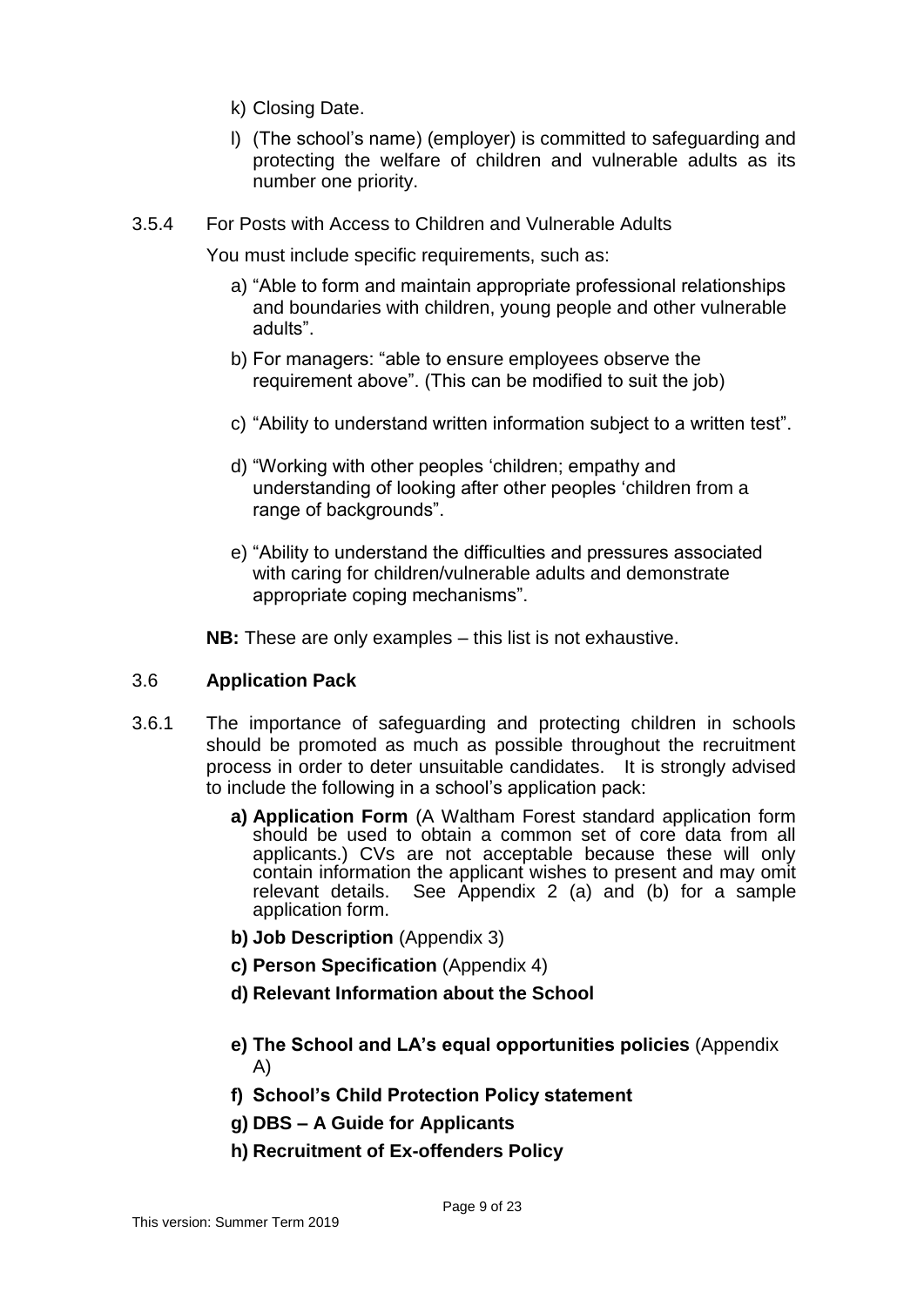# <span id="page-9-0"></span>**4.0 SELECTING CANDIDATES**

#### 4.1 **Scrutinising and Short-listing**

- 4.1.1 After the closing date, all returned application forms should be scrutinised by the short-listing panel to ensure that:
	- a) they are fully and properly completed.
	- b) the information provided is consistent and does not contain any discrepancies, and to identify any gaps in employment.
	- c) any anomalies, discrepancies or gaps in employment identified by the scrutiny should be noted so that they can be taken up as part of the consideration of whether to short-list the applicant.
- 4.1.2 The short-listing panel should consist of ideally 3 or at least two people, who are also members of the interview panel, who should meet and undertake the task together. The recent regulation changes as stated in the "Keeping Children Safe in Education 2015 training requirement for recruitment panels make it mandatory that any appointments of school staff should be made by a recruitment panel that includes at least one person who has been trained in Safer Recruitment.
- 4.1.3 Any applications that are significantly incomplete should not be accepted or shortlisted. Any anomalies, discrepancies or gaps in employment identified by the scrutiny should be taken into account in considering whether to short-list the applicant. As well as reasons for obvious gaps in employment, the reasons for a history of repeated changes of employment without any clear career or salary progression, or a mid-career move from a permanent post to agency, freelance or temporary work, also need to be explored and confirmed.
- 4.1.4 All candidates should be assessed equally against the same criteria without exception or variation and agreement reached by the shortlisting panel about which applicants to invite for interview. The panel should record its decision about each application, in case of queries afterwards. Using the short-listing form applicants should be rated against each of the short-listing criteria to demonstrate that decisions were objective and without prejudice if necessary (see Appendix 5).
- 4.1.5 For example ratings should demonstrate the following:-
	- **2 Fully meets criteria** (Demonstrates a significant knowledge and experience of competency or skill required).
	- **1 Partially meets criteria** (Demonstrates some knowledge and experience OR good knowledge but little or no experience of competency or skill required).
	- **0 Does not meet criteria** (Demonstrates little or no significant knowledge or experience of competency or skill required).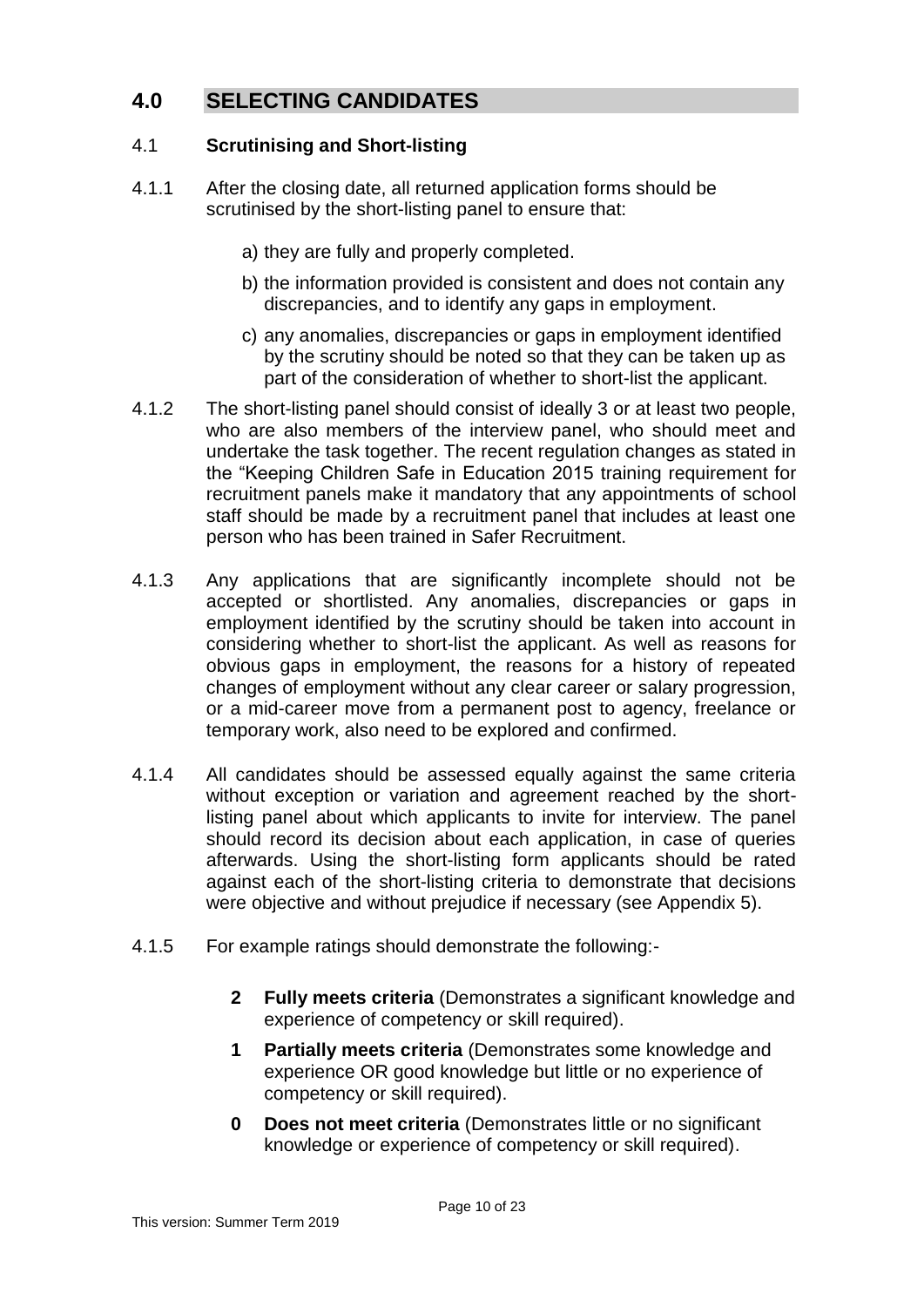#### 4.2 **Involving Pupils**

4.2.1 Involving pupils in the recruitment and selection process in some way, or observing short listed candidates' interaction with pupils is common, and recognised as good practice. This may be of benefit when considering Head Teacher and leadership appointments, there are different ways of doing this. For example, candidates for teaching posts might be asked to teach a lesson; short-listed candidates might be shown round the school by a governor or senior member of staff, and/or meet with pupils and staff.

#### 4.3 **Rehabilitation of Offenders Disclosure**

- 4.3.1 Posts within schools are exempt from the Rehabilitation of Offenders Act 1974. This means as a prospective employer, the school will require shortlisted candidates to disclose any *unspent* and *spent* convictions during the application stage.
- 4.3.2 All applicants are required to complete the *Rehabilitation of Offenders Disclosure* session on the application form (see Appendix 2 (a) and (b) to disclose any previous convictions either *spent* or *unspent)*. Candidates are asked to provide brief details of any previous offences on a separate sheet, marked confidential. Candidates must be sent a copy of the policy statement on recruiting ex-offenders – (Appendix 6). Any convictions disclosed should not be given to the short-listing panel
- 4.3.3 prior to the short-listing process taking place. Following the completion of interviews when final appointments are being made only then should the panel be made aware of any candidate's criminal disclosure. Disclosing a criminal background will not be used as a reason to not shortlist a candidate. Having a criminal conviction will not necessarily bar a person from working with children and should not be unreasonably used to discount applications.
- 4.3.4 If they are successful they will be required to complete a DBS application form. Once the Enhanced DBS Disclosure is returned, any conviction information will need to match up with the candidate's original disclosure to the interview panel. This information will not be kept if the candidate is not successful and should be destroyed.

# 4.4 **Invitation to Interviews**

- 4.4.1 When arranging interviews a reasonable amount of notice (minimum 5 working days) must be given to the candidates and dates arranged with the rest of the interviewing panel. Timetables should be arranged in advance and the dates issued with the recruitment pack. (See Appendix 7 - invitation to interview letter).
- 4.4.2 All candidates should be instructed to bring with them documentary evidence of their identity that will satisfy DBS requirements, for example: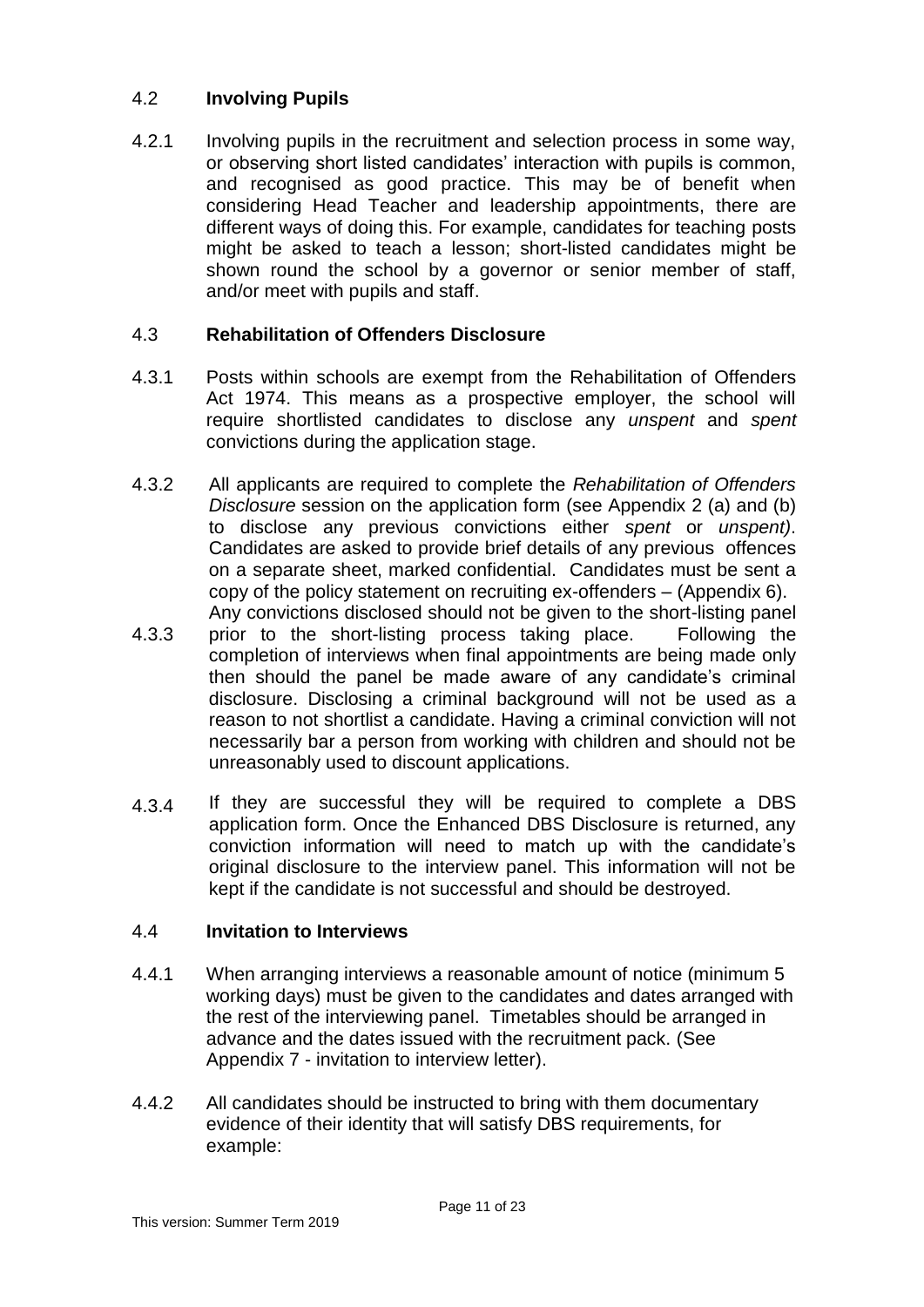- a) a current driving licence;
- b) passport including a photograph;
- c) a full birth certificate; plus
- d) a document such as a utility bill or financial statement that shows the candidate's current name and address.
- 4.4.3 Candidates should also be asked to bring documents confirming any educational and professional qualifications, including:
	- a) the original or a certified copy of a certificate;
	- b) diploma;
	- c) a letter of confirmation from the awarding body.

#### 4.5 **Interview**

4.5.1 The interview should assess the merits of each candidate against the job requirements, and explore their suitability to work with children. Every interview should be carried out face-to-face even if there is only one candidate. Using the interview assessment form applicants should be rated against each of the interview criteria to demonstrate that decisions were objective and without prejudice if necessary (see Appendix 8).

#### 4.5.2 **Panel:**

- 4.5.2.1 When forming a panel for interviews it is advisable that the panel would normally consist of the Line Manager for the post, a member of the Senior Leadership Team, HR and/or a governor (a governor would more than likely be used in the positions of Senior Leadership only).
	- a) The interview panel should normally consist of a minimum of three interviewers and in exceptional circumstances a minimum of two.
	- b) All members of the interview panel, where appropriate, should meet prior to the interview to agree questions and procedure to be followed.
	- c) The members of the panel should:
		- $\triangleright$  have the necessary authority to appoint;
		- $\triangleright$  be appropriately trained, (one member of interview panel in school must have undertaken a Secretary of State approved, Safer Recruitment training course.
		- $\triangleright$  meet before the interviews to:
			- $\checkmark$  agree required standard for the job:
			- $\checkmark$  agree interview questions and assessment method in accordance with the person specification. (Appendix 4)
			- $\checkmark$  consider the issues to be explored with each candidate.
			- $\checkmark$  Agree scoring method to be applied consistently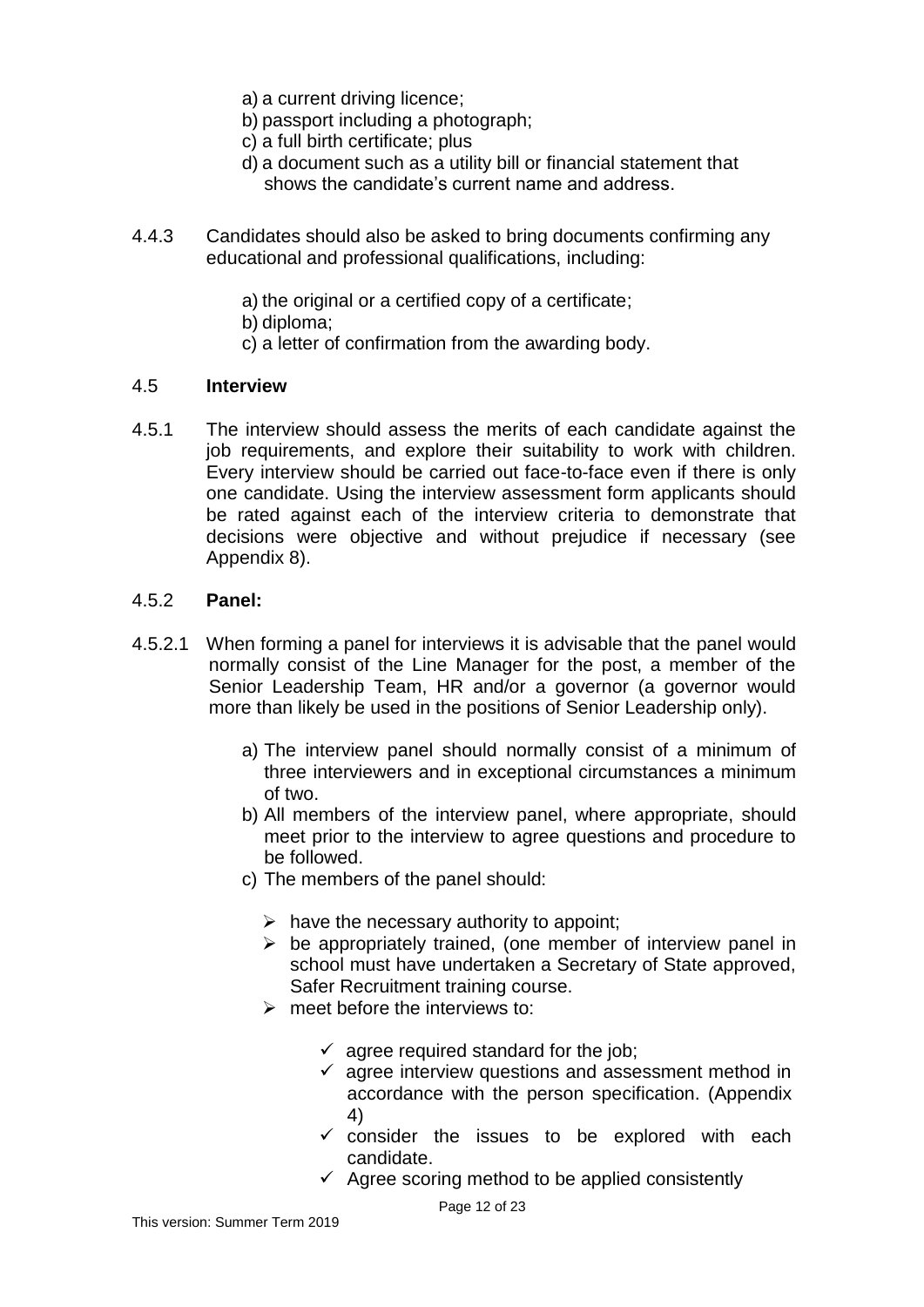#### 4.6 **Questions:**

- 4.6.1 In addition to assessing and evaluating the applicant's suitability for the particular post, the interview panel should also explore the candidate's attitude towards children and young people; and their ability to support the authority/establishment's agenda for safeguarding and promoting the welfare of children. (See Appendix 9 for sample questions).
- 4.6.2 All copies of any notes relating to the short-listing and interview decisions must be retained for at least 6 months. Should any candidate complain of unfair selection or discrimination these notes should be referred to.

# <span id="page-12-0"></span>**5.0 CONDITIONAL OFFER OF EMPLOYMENT**

#### 5.1 **Successful Candidates**

- 5.1.1 An offer of employment to the successful candidate should be conditional on the satisfactory completion of the following: (Sample conditional offer letter see Appendix 10).
	- a) The receipt of at least **two satisfactory references**, (if these have not already been received).
	- b) **Enhanced DBS disclosure** and where the appointee has lived outside the United Kingdom, a certificate of good conduct if available.
	- c) **Disqualification by Association form** completed.
	- d) **Verification of any prohibition orders. (Appendix 11).**
	- e) Confirmation of the **candidate's medical fitness** (through declaration made by a candidate at or before interview if not by medical assessment).
	- f) Verification of **qualifications** (if not verified at the interview).
	- g) Verification of **professional status** where required, e.g. Teaching Agency registration (if not verified at interview).
	- h) Verification of the **candidate's identity** (if that could not be verified straight after the interview).
	- i) Verification of the candidate's **right to work in the UK**.
- 5.1.2 A record should be kept to show that the above checks have been carried out for all employees.
- 5.1.3 If a disclosure reveals information that a candidate has not disclosed in the course of the selection process, you should seek advice from your HR team/provider, and follow relevant DBS guidance. All checks should be:
	- a) Confirmed in writing.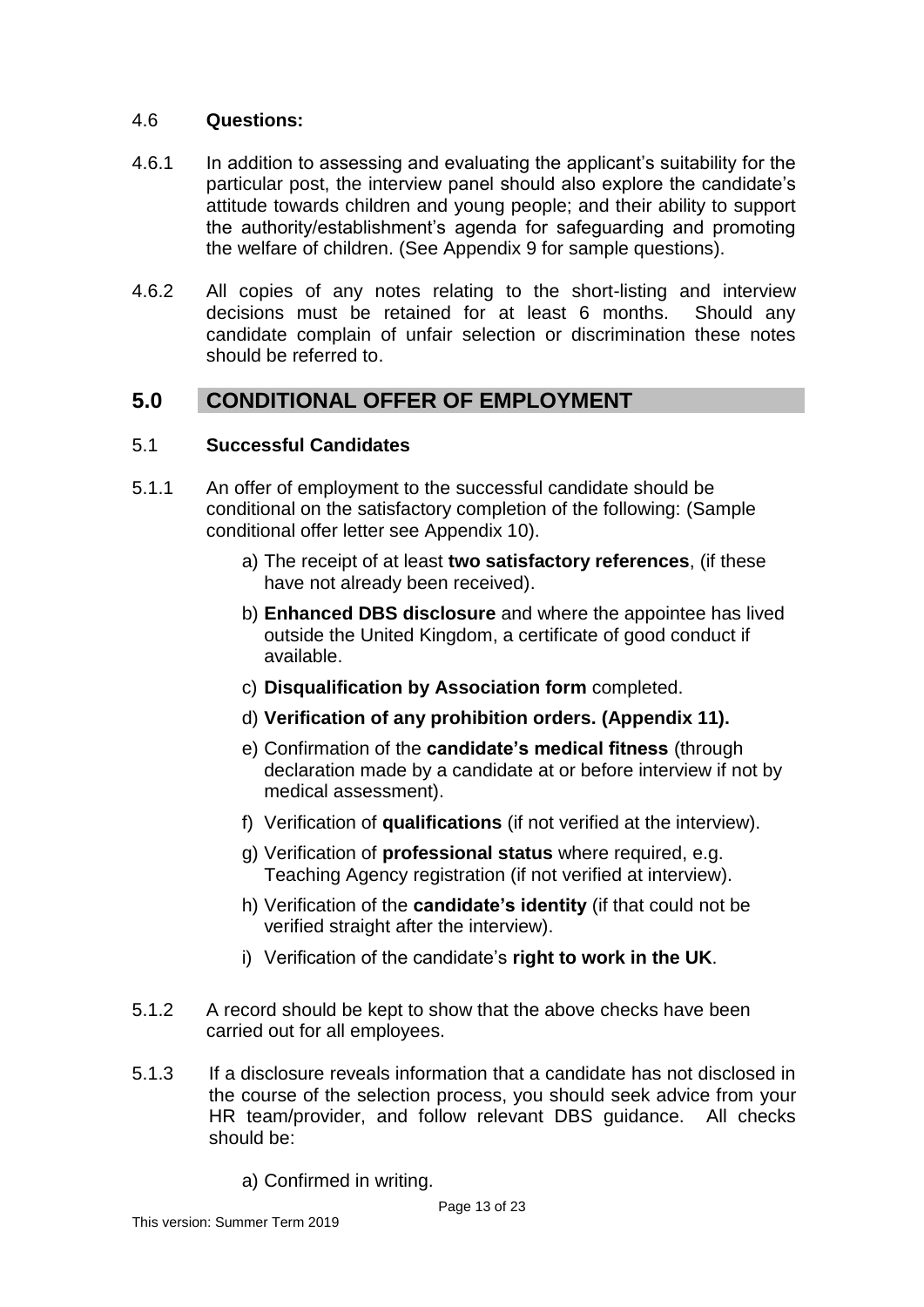- b) Documented and retained in a secure place (subject to relevant advice contained in the DBS Code of Practice and the Data Protection Act, 1998).
- c) Followed-up where they are unsatisfactory or there are discrepancies in the information provided.
- 5.1.4 The details of checks must be reported to the police and/or the DBS if:
	- a) The DBS disclosure shows applicant has been disqualified from working with children.
	- b) An applicant has provided false information in, or in support of, his or her application.
	- c) There are serious concerns about an applicant's suitability to work with children gained from other legitimate information sources (e.g. references).

# <span id="page-13-0"></span>**6.0**. **PRE-APPOINTMENT CHECKS**

### 6.1 **References**

- 6.1.2 These should be requested prior to interview and ideally received back before the interview. One of the referees **must** be the candidate's current or previous employer or training provider.
- 6.1.3 Open references should not be accepted if they have 'To whom it may concern' on, no date evidenced or no obvious organisation authorisation, these may have been forged, or may have valuable information missing if it is out of date.
- 6.1.4 It is best practice to ask a referee to complete a reference pro-forma, which ensures that certain questions are asked of all your candidates.
- 6.1.5 The DfE recommendation for references in educational settings indicates that every request should ask:
	- a) Referees relationship with candidate.
	- b) How long they have been known them and in what capacity.
	- c) Are they satisfied that the applicant has the ability or is suitable to perform the job in question.
	- d) Specific comments about the person's suitability for the post and how they have demonstrated their ability to meet the person specification.
	- e) Whether the referee is completely satisfied that the candidate is suitable to work with children and if not, to provide specific details of concerns and reasons why.
	- f) Confirm details of the applicant's current post, salary and sick record.
	- g) Specific verifiable comments on the applicant's performance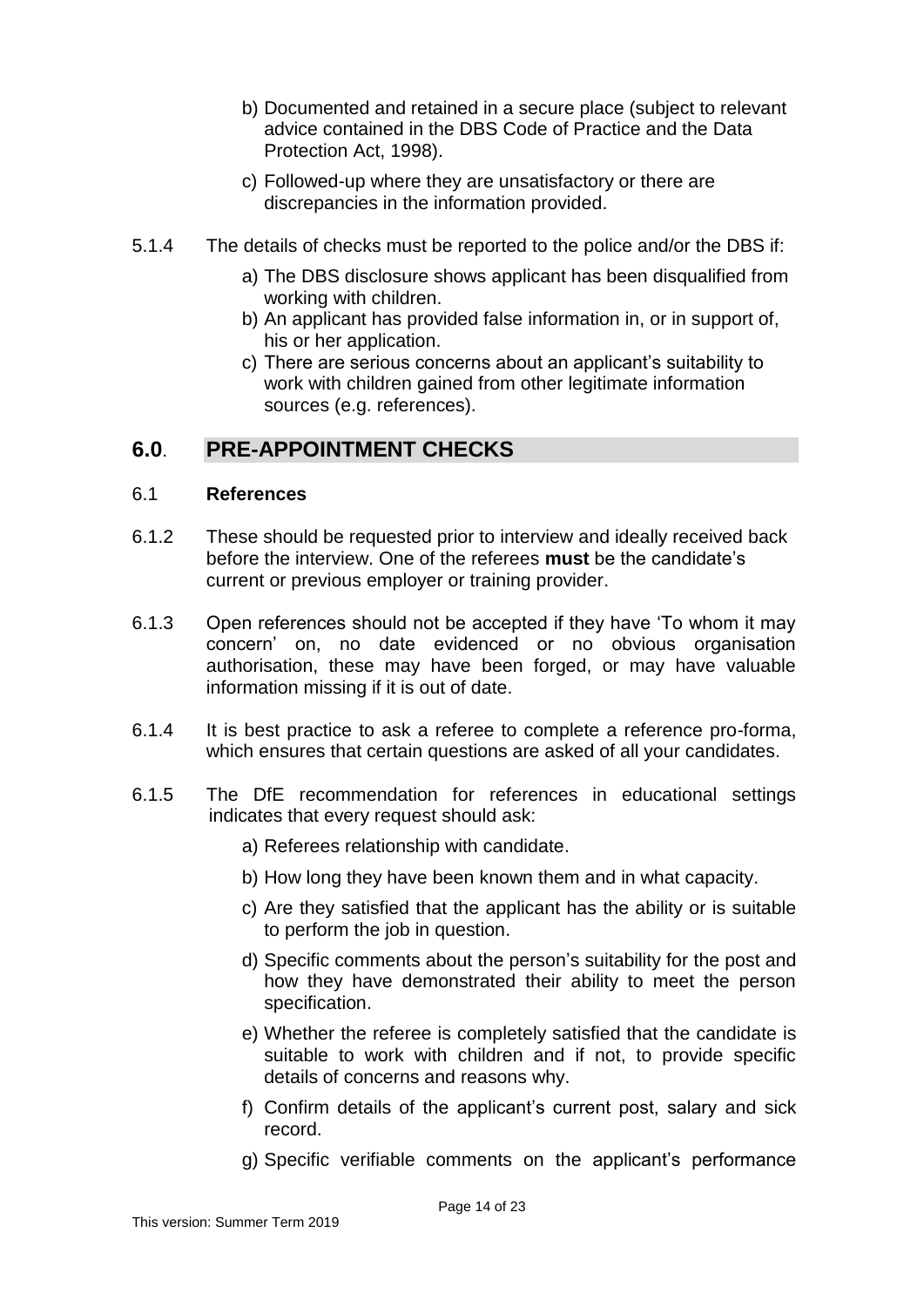history and conduct.

- h) Details of any disciplinary procedure the applicant has been subject to where the disciplinary sanction is current.
- i) Details of any disciplinary procedures the applicant has been subject to which have involved issues relating to the safety and welfare of young people, including where the disciplinary sanction has expired.
- j) Details of any allegations or concerns that have been raised about the applicant that relate to the safety or welfare of children or young people or behaviour towards young people, and the outcomes of those concerns i.e. whether allegations or concerns were investigated, the conclusion reached and how the matter was resolved.
- 6.1.6 Where references are provided via email, the referee must be requested to forward a signed copy of the reference (on headed paper) via the post.
- 6.1.7 Where the referee has not answered all the specific questions, i.e. sickness record, suitability for the post, past performance history etc., or where the reference is vague, the referee should be contacted for further clarification. If followed up by phone the manager should make a note of the discussion and confirm information in writing with the referee.
- 6.1.8 In cases where a reference\* is required for an 'overseas' applicant, in addition to the reference received from their UK employer, an additional reference must be obtained from the overseas employer.
- 6.1.9 Schools are required to verify the authenticity of references received. This is undertaken by telephoning the referee and discussing the contents of the reference received. Schools must ensure that during conversations with referees they ask about the following issues**:** 
	- a) The candidate's suitability for working with children and young people.
	- b) Any disciplinary warnings during the last two years, including time-expired warnings, that relate to the safeguarding of children and young people.
	- c) The candidate's suitability for this post.

\*a reference will be required for a candidate who has worked overseas within the last 10 years or their last employer was an overseas employer.

#### **6.2 DBS DISCLOSURE**

### 6.2.1 **Enhanced DBS Disclosure**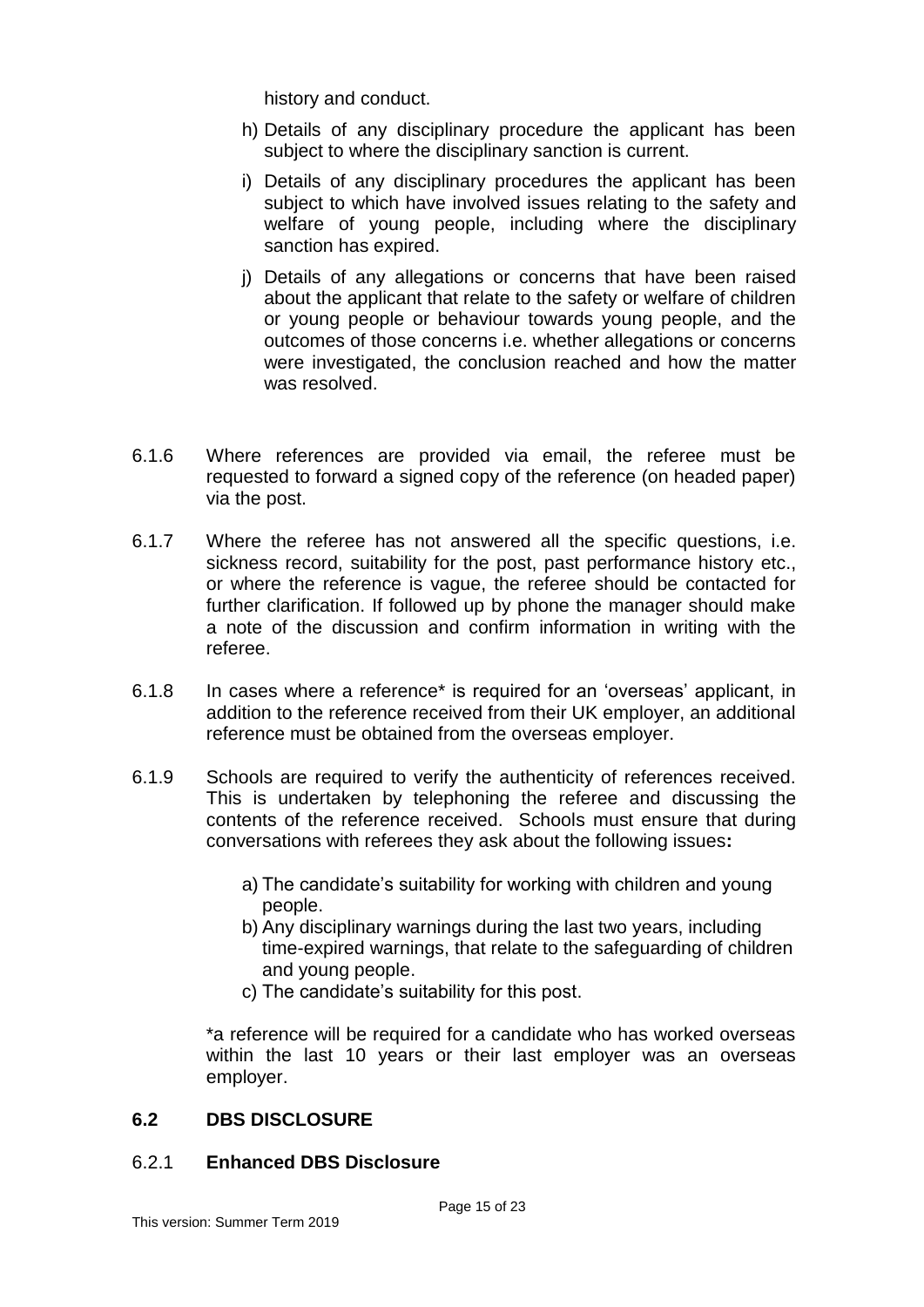- 6.2.2 This shows a school previous convictions held on file for a potential employee. Having a conviction will not necessarily bar someone from working in a job with children or vulnerable adults. The severity, nature, circumstances and timing of the conviction will need to be taken into consideration.
- 6.2.3 Candidates will need to be given the opportunity at the application stage to declare any *unspent* or *spent* convictions they may have, any declaration they make will be compared with the returned criminal record disclosure. The procedure for assessing DBS Disclosure positive trace returns is detailed in the guidance (Appendix 13 (a) and flowchart Appendix 13 (b)).

### 6.3 **DBS Disclosure on Overseas Candidates**

6.3.1 If the potential employee has lived abroad for a period of time or who comes from another country prior to working in the UK, then a UK DBS Disclosure will not give a full picture in respect of any criminal record they may have. In these cases an overseas Criminal Record Disclosure will need to be applied for as well as a UK DBS Disclosure and details for each countries' equivalent Bureau are available on the DBS website [https://www.gov.uk/disclosure-barring-service-check/overview.](https://www.gov.uk/disclosure-barring-service-check/overview)

### 6.3.2 **Additional Checks Required For Overseas Staff**

- a) Any person who is a national from a country outside of the EEA or Switzerland must go through the Tier 2 for skilled workers process of the points based system where the employer will need to apply for a certificate of sponsorship.
- b) Before a certificate of sponsorship can be issued there are a number of checks and assessments which need to be carried out according to the Border and Immigration Agency (BIA) requirements on employing migrant workers.
- c) The Employee will then either apply for 'Entry Clearance' for those applying outside of the UK or 'Further Leave to Remain' for those who are currently already in employment within the UK.
- d) When employing overseas staff schools should ensure that references are taken up in accordance with section 3 above.

Qualifications of overseas trained teachers can be checked against UK Naric [\(https://www.naric.org.uk/\)](https://www.naric.org.uk/) to obtain the level of Qualification achieved and the authenticity against the UK Qualification framework.

e) An overseas criminal check will need to be completed for everyone in an education role and applying for a visa to work in the UK. The requirement to provide an overseas criminal record certificate applies to anyone who has lived abroad for 12 months or more in the past 10 years. Schools have a statutory duty to inform Tier 2 skilled worker applicants of the need to source and submit overseas criminal record certificates.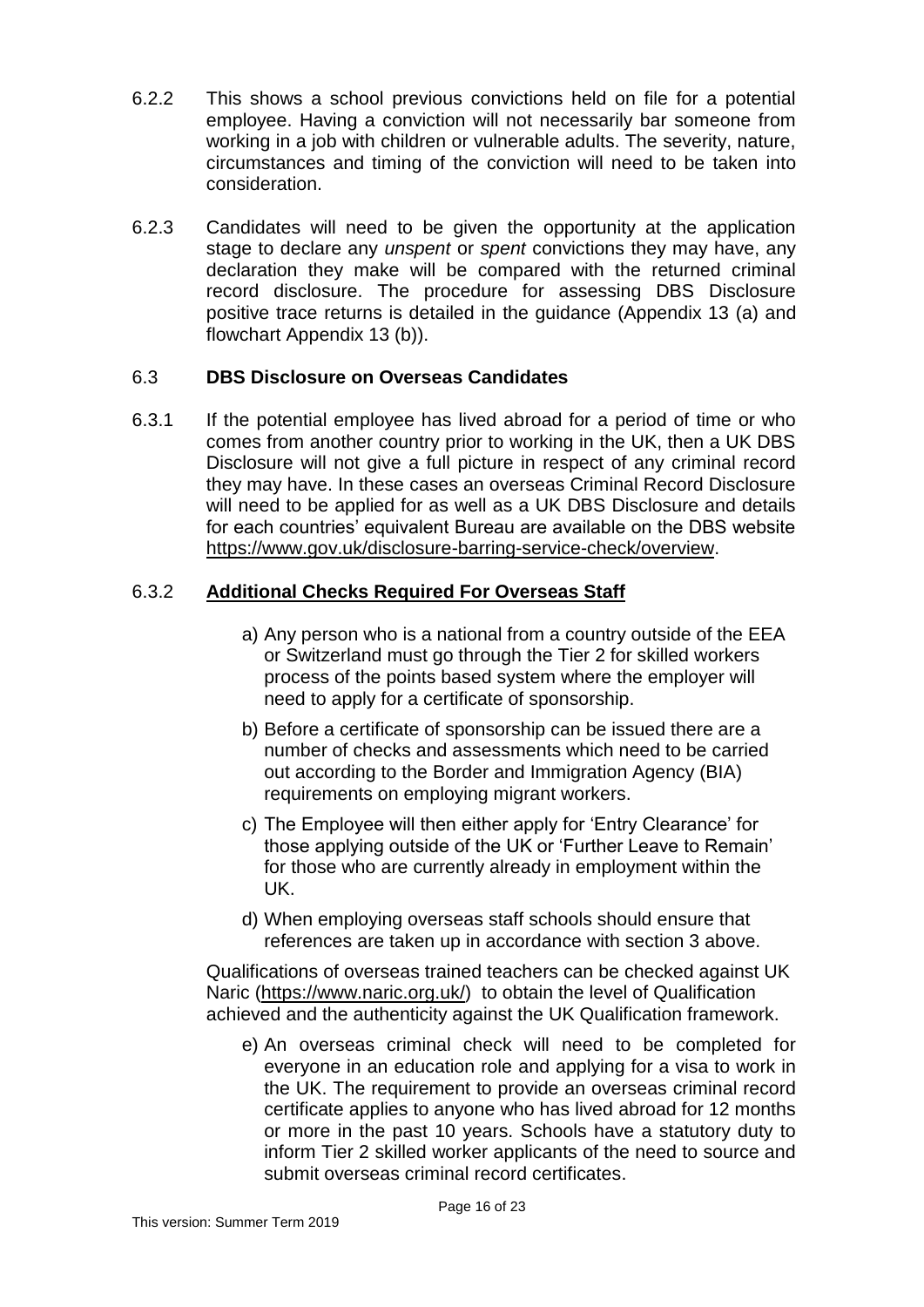- 6.3.3 These checks should be made clear to candidates at interview. Any offer of employment should be a conditional offer subject to satisfactory clearances being received and checked by the school. When a decision has been made and a successful candidate notified they should be encouraged to contact the staffing team as soon as possible to start their pre-employment checks.
- 6.3.4 Only when an employee has passed their 6 month probationary period will their employment be confirmed. Please do not offer a candidate an unconditional offer at any point. If the Head teacher requires the candidate to start prior to all of these checks, then they must fill out the Risk Assessment sheet provided in (Appendix 14) but only in exceptional cases and this must not be considered the norm.

#### 6.4 **DBS (PORTABILITY)**

- 6.4.1 Schools are recommended to refer to the LA Schools DBS Policy and Guidance.
- 6.4.2 The DBS does not endorse the use of portability, i.e. the re-use of a DBS disclosure obtained for a position in one organisation and later used for another position in another organisation. A disclosure carries no formal period of validity and only reflects information that was available at the time of its issue. As a responsible employer, we will therefore exercise caution in the portability of disclosures. Portability carries a risk and should only be considered as part of an overall risk assessment process, and reserved for exceptional circumstances. Further information on the limitations and risks of portability can be obtained from the DBS.
- 6.4.3 It is the LA's recommendation in accordance with the schools recommended DBS policy that all new employees are required to complete a new DBS check.
- 6.4.4 As part of the risk assessment process the following guidelines are given:
	- a) In relation to permanent appointments, or those expected to last in excess of six months, an employee may commence employment with relevant risk-control measures, upon sight of an enhanced disclosure that is less than two years' old. A new disclosure must be applied for, and the contract will remain subject to this requirement. (See Appendix 14).
	- b) For short-term appointments, such as the use of agency staff, the enhanced disclosure should not be accepted if it is more than one year old. If the use of the individual is expected to recur, a new disclosure should be applied for.

### 6.5 **DBS (Update Service)**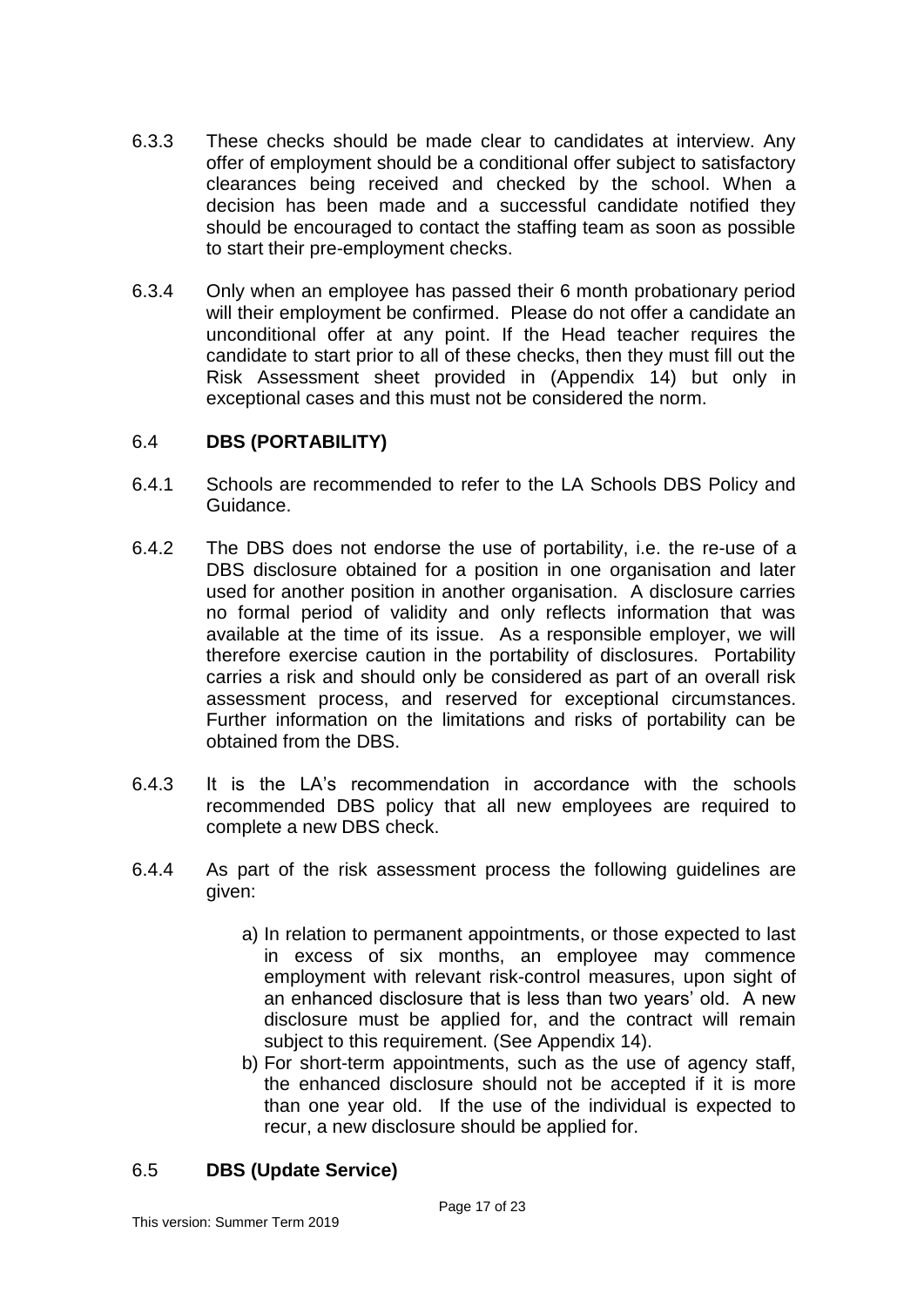- 6.5.1 For an annual subscription fee (currently £13) individuals can subscribe to the DBS update service. This allows the DBS certificate to be kept up to date and be taken from role to role within the same workforce i.e. children, adults or children and adults. Registered Bodies are able to access a status check service, on line and at no cost, to check the status of the DBS certificate where an individual has joined the update service and consented to the employer accessing their DBS certificate in this way. The School will need to ask all applicants for posts where a DBS certificate, including re-checks, is required whether they belong to the update service, and check that the original disclosure is relevant for the same workforce.
- 6.5.2 There is no registration process or fee for employers to check a certificate online, but employers must be legally entitled to carry out a check and have the employee's permission. The LA will endorse the use of DBS portability providing the individual has registered with the DBS online updating service and gives the school authorisation to access their details and carry out a status check at specified periods. For both new appointments and at the 3 year renewal check schools can use the DBS updating service to confirm safeguarding compliance and then update the Single Central Record. If an employee refuses to grant access or has not kept their subscription up to date then the school will be required to carry out a full DBS check.

#### 6.6 **Medical Clearance**

6.6.1 A potential employee must complete a medical questionnaire, which is then assessed by an Occupational Health provider. Occupational Health may request an appointment to confirm fitness. Occupational Health will confirm, in writing, whether the candidate is fit or not to be employed in the proposed post.

#### 6.7 **Verification of Qualifications**

6.7.1 Essential qualifications required to perform a particular role, such as Qualified Teacher Status, Certificate in School Business Management etc., as stated in the person specification, need to be evidenced by the potential employee. A copy of original certificates should be taken and placed on their personal file and logged on the Single Central Record. This should ideally be confirmed at the interview stage.

> (See Appendix 16 Appointing Qualified Teachers. A Brief Guide for Employers of Teachers on Checking their Qualifications).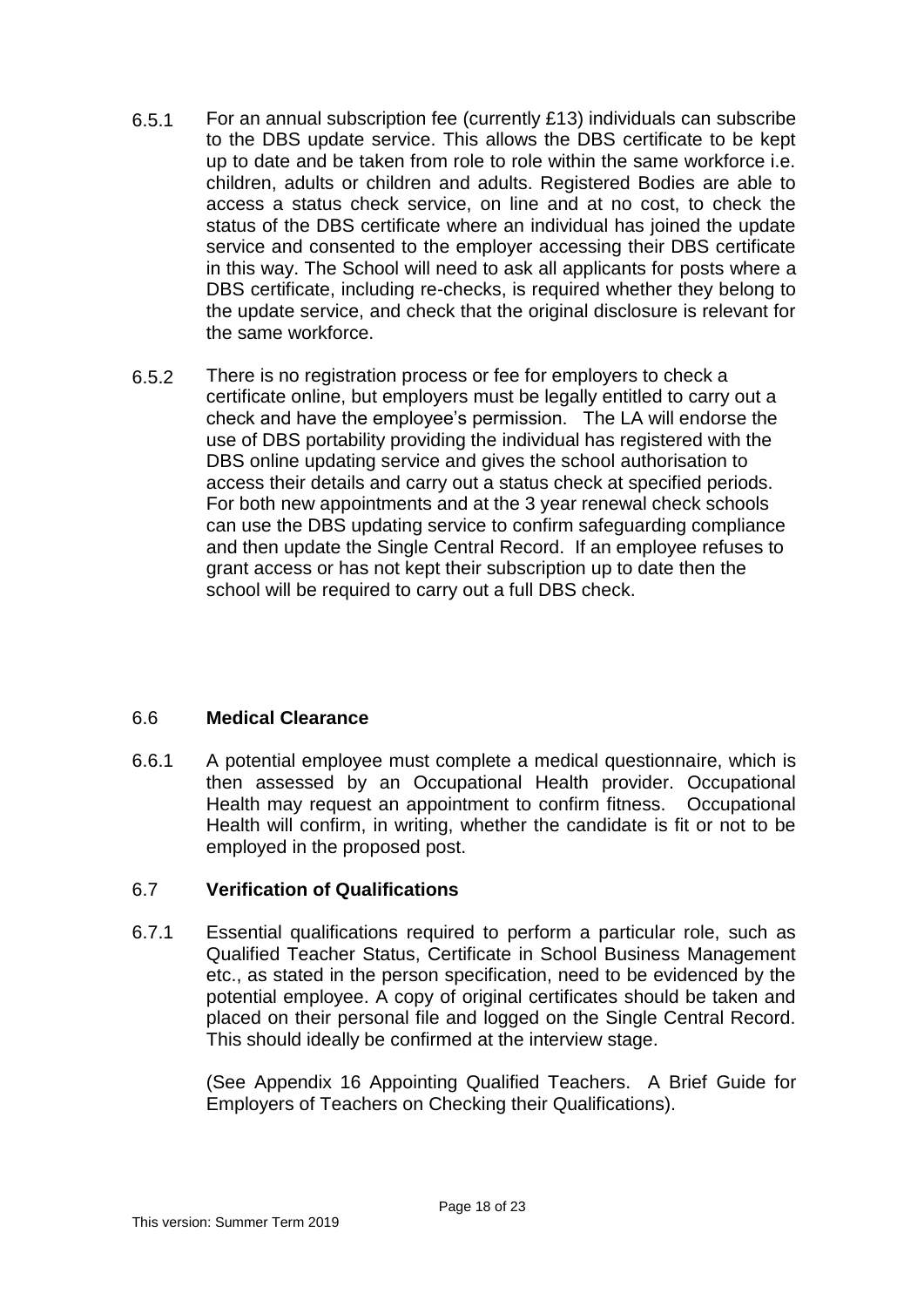#### 6.8 **Qualified Teacher Status – Overseas Workers**

- 6.8.1 Teachers trained in European Economic area countries may be eligible for Qualified Teacher Status (QTS) in this country without further assessment. The school must confirm status by contacting the NCTL.
- 6.8.2 Teachers who trained outside the EEA will need to be assessed against the Standards for the Award of Qualified Teacher Status in England before they can be awarded QTS. Overseas trained teachers (OTTs) can be employed for up to four years by a school without gaining QTS. They must only be issued with a temporary unqualified teacher contract). To gain a permanent appointment and to progress to the higher pay bands they do need QTS.

# <span id="page-18-0"></span>7.0 **PRE-EMPLOYMENT CHECKS FOR AGENCY WORKERS/TEMPORARY STAFF**

#### 7.1 **Teachers or HLTAs undertaking training and/or agency workers.**

- 7.1.1 The training provider, must provide evidence in writing to the school in which they are placed (in the same way as Supply agencies must) that they have carried out all the same checks that the schools would have done if they were their own staff (including DBS Disclosure, Identity check etc.).
- 7.1.2 It is the Head teachers and Governors responsibility to ensure that these checks are being carried out.
- 7.1.3 Schools have the right to view the original copy of the Disclosure from the agency worker if it contains additional information. Evidence of checks from external providers should be recorded on the Single Central Record.
- 7.1.4 All candidates must provide evidence of their right to work in the UK. Relevant checks must be undertaken for the successful candidate. (Appendix 17- Applicant guide to illegal working), Asylum and immigration Act 1996 section 8 checks – guidance for schools and applicant.
- 7.1.5 Only in exceptional circumstances temporary/agency workers may be able to commence duties prior to providing the completion of relevant checks. A risk assessment must be undertaken and workers must not have unsupervised access to children (Appendix 14).

#### 7.2 **Prohibition Orders**

7.2.1 The purpose of the regulatory requirement to check prohibition is to prevent a person from working in a role that would contravene any prohibition order in place, i.e. a role that would require them to carry out unsupervised/directed teaching work. A person prohibited from teaching must not be appointed to work as a teacher. Schools are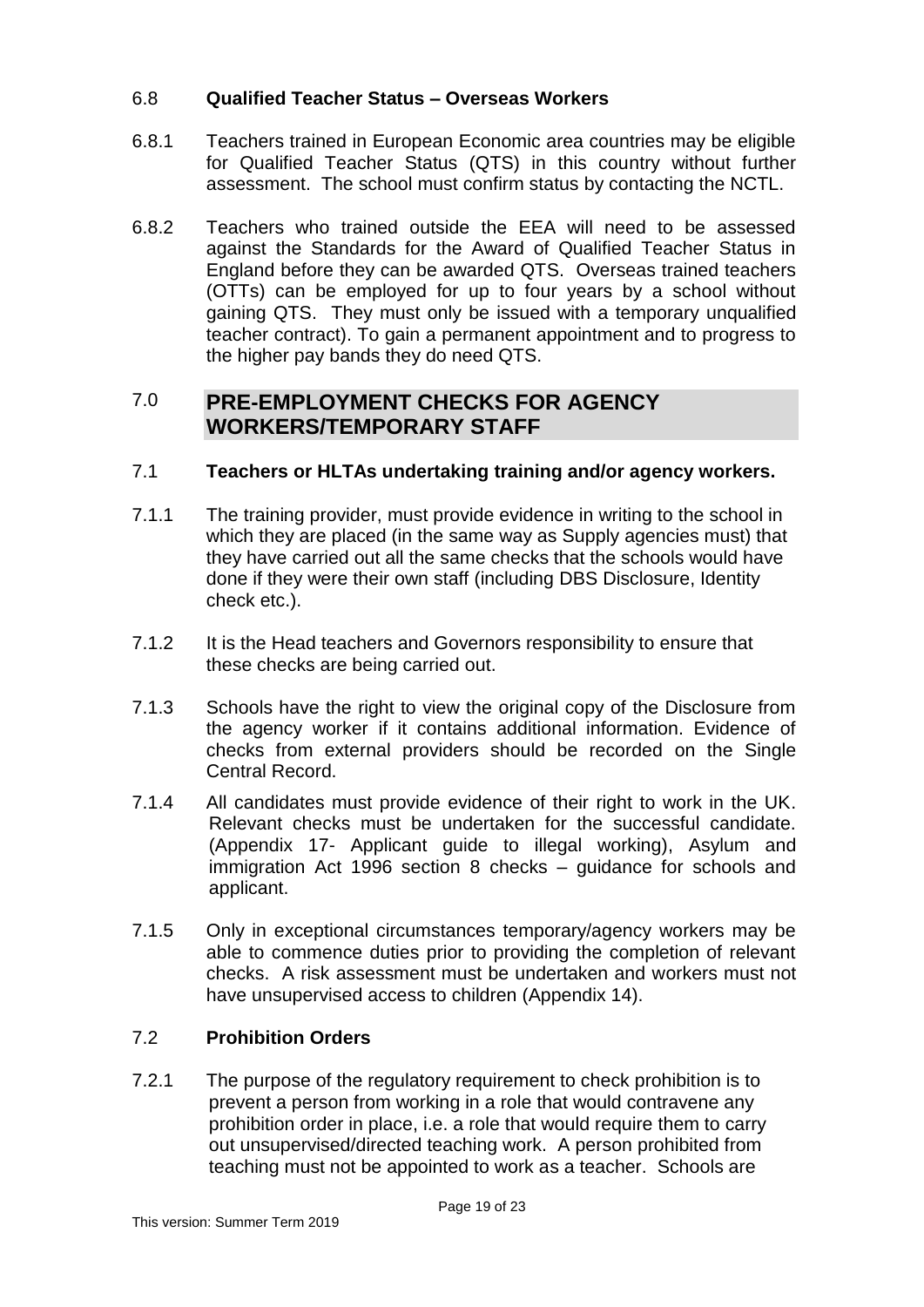required to check every teacher for a prohibition order. Positive checks are required to be reported to the LA (see Appendix 11). <https://www.education.gov.uk/employeraccess/LoginAction.do>

- 7.2.2 There is no statutory requirement for a prohibition check to be made on applications for any school staff position, unless they will carry out unsupervised/undirected teaching work. This means that, generally, when appointing into teaching assistant (TA) positions, prohibition checks will not be required.
- 7.2.3 Schools can, however, choose to undertake additional checks to those required by legislation to ensure an individual's suitability and might want to do this, for example, where someone applying for a TA role indicates that they have qualified teacher status or have previously worked as a teacher. If schools are intending to do this, they might want to be open about this in the application process so that it is seen as fair and transparent.
- 7.2.4 Prohibition from teaching would not preclude someone from being considered for a TA role. The reasons for prohibiting someone from teaching will not necessarily relate to safeguarding matters. Schools can view guidance that indicates the range of misconduct types that may be sufficiently serious to lead to prohibition: [www.gov.uk/government/publications/teacher-misconduct-the](http://www.gov.uk/government/publications/teacher-misconduct-the-prohibition-of-teachers--3)[prohibition-of-teachers--3.](http://www.gov.uk/government/publications/teacher-misconduct-the-prohibition-of-teachers--3)
- 7.2.5 When determining the suitability of a prohibited teacher to be appointed to a non-teaching position, schools may wish to consider the circumstances surrounding the misconduct as set out in the relevant published decision. This detail may help inform any subsequent risk assessment that the school chooses to carry out.
- 7.2.6 Employers in England can now use NCTL Teacher Services (also known as employer access online), to check for restrictions/sanctions that have been imposed by regulators of the teaching profession in other EEA member states. This information will help employers when they are making recruitment decisions, and should be carried out in addition to all other safer recruitment pre-appointment checks, as detailed in part 3 of [Keeping Children Safe in Education](https://www.gov.uk/government/publications/keeping-children-safe-in-education--2) (KCSIE) statutory guidance. Paragraphs 63-64 of KCSIE provide specific information, about obtaining criminal record information and references for individuals who have lived/worked abroad.
- 7.2.7 EEA regulator restrictions do not prevent an individual from taking up teaching positions in England, however, employers should consider the circumstances leading to the restriction when assessing a candidate's suitability to be employed. The employer access service explains how to obtain more detail about EEA restrictions. Please note, only EEA restrictions that are determined after 18 January 2016 will be displayed.
- 7.2.8 Employers will need to access the "Teachers sanctioned in other EEA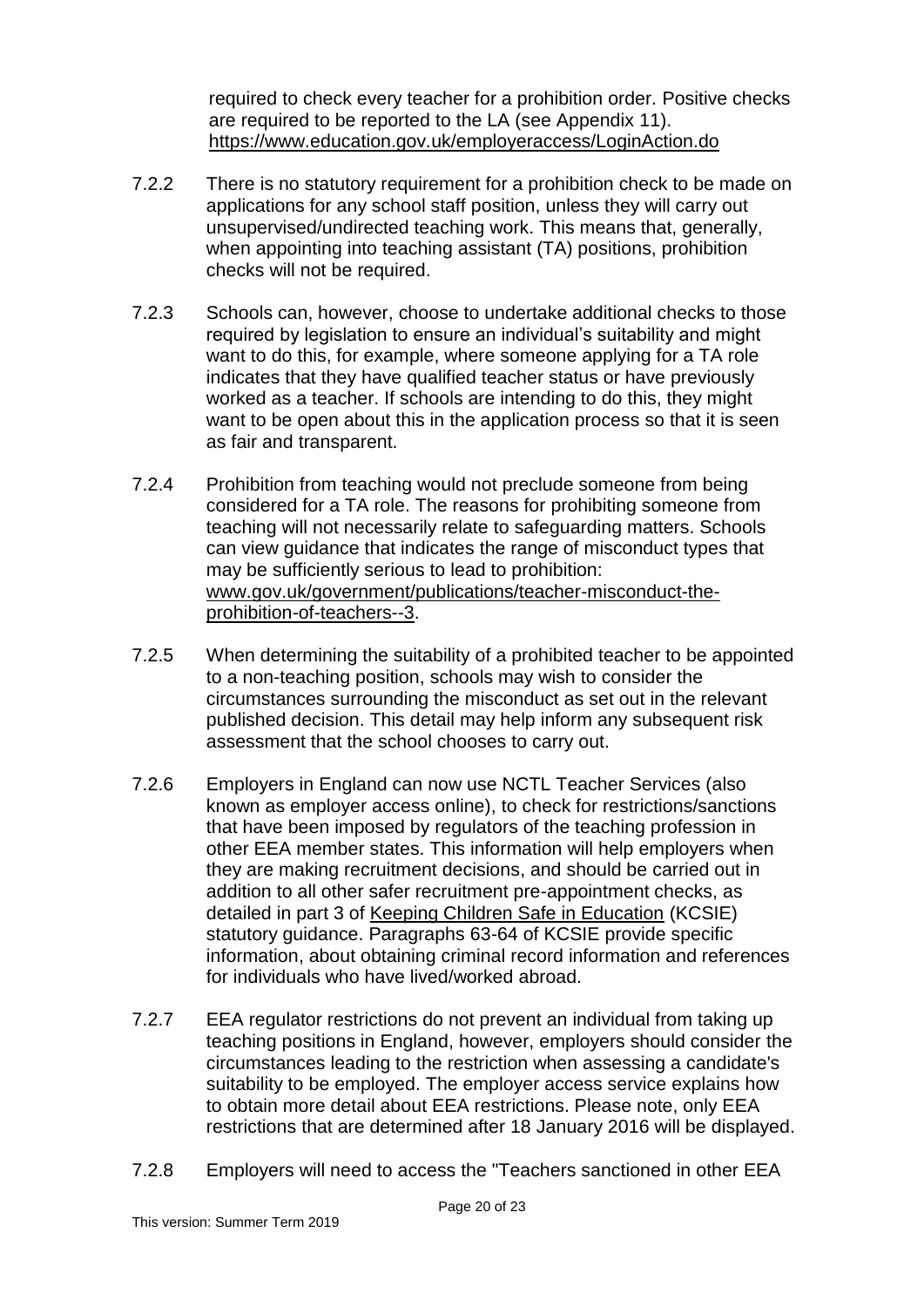member states list" to identify restrictions in force. Where the employer holds a teacher reference number and date of birth the general search function can now be used.

7.2.9 It is the Head teachers and Governors responsibility to ensure that all of these checks are being carried out.

## 7.3 **Unsuccessful candidates**

7.3.1 Unsuccessful candidates should be contacted as soon as possible. It is good practice to provide feedback where requested. The feedback should aim to help the candidate in future interviews, not to damage confidence.

#### 7.4 **Staff Qualification Requirements – (Community, Voluntary Controlled and Community Special and Maintained Nursery Schools)**

#### 7.4.1 **Teaching staff**

7.4.1.1 Where the governing body decides to recruit a teacher to a post that is to be filled for a period of more than 4 months, it must send a specification of the post to the local authority as stipulated in (Regulations 16(2) and 28).

#### 7.4.2 **Support staff**

- 7.4.2.1 Governing bodies should be mindful of their obligations under equal pay legislation when making recommendations about support staff pay and grading. Any such recommendation may have implications for other staff working for the local authority.
- 7.4.2.2 In putting together the job specification for the post, the governing body should refer to the agreed local authority job profiles and associated guidance. When considering what grade to recommend for the post, the governing body may wish to seek advice from the local authority which has greater experience of determining the appropriate grades for individual posts.
- 7.4.2.3 Where the governing body wishes to employ support staff to take on a new kind of role that does not have a direct comparator within the local authority, it should consult the local authority at the point of determining the job specification. The governing body should consider any pay and grading issues the local authority may raise before putting forward a formal recommendation.

# <span id="page-20-0"></span>**8**.**0 STATUTORY INDUCTION / PROBATION**

8.1 There should be an induction programme for all staff and newly appointed in the school regardless of previous experience. The induction/probation scheme must be carried out in accordance with the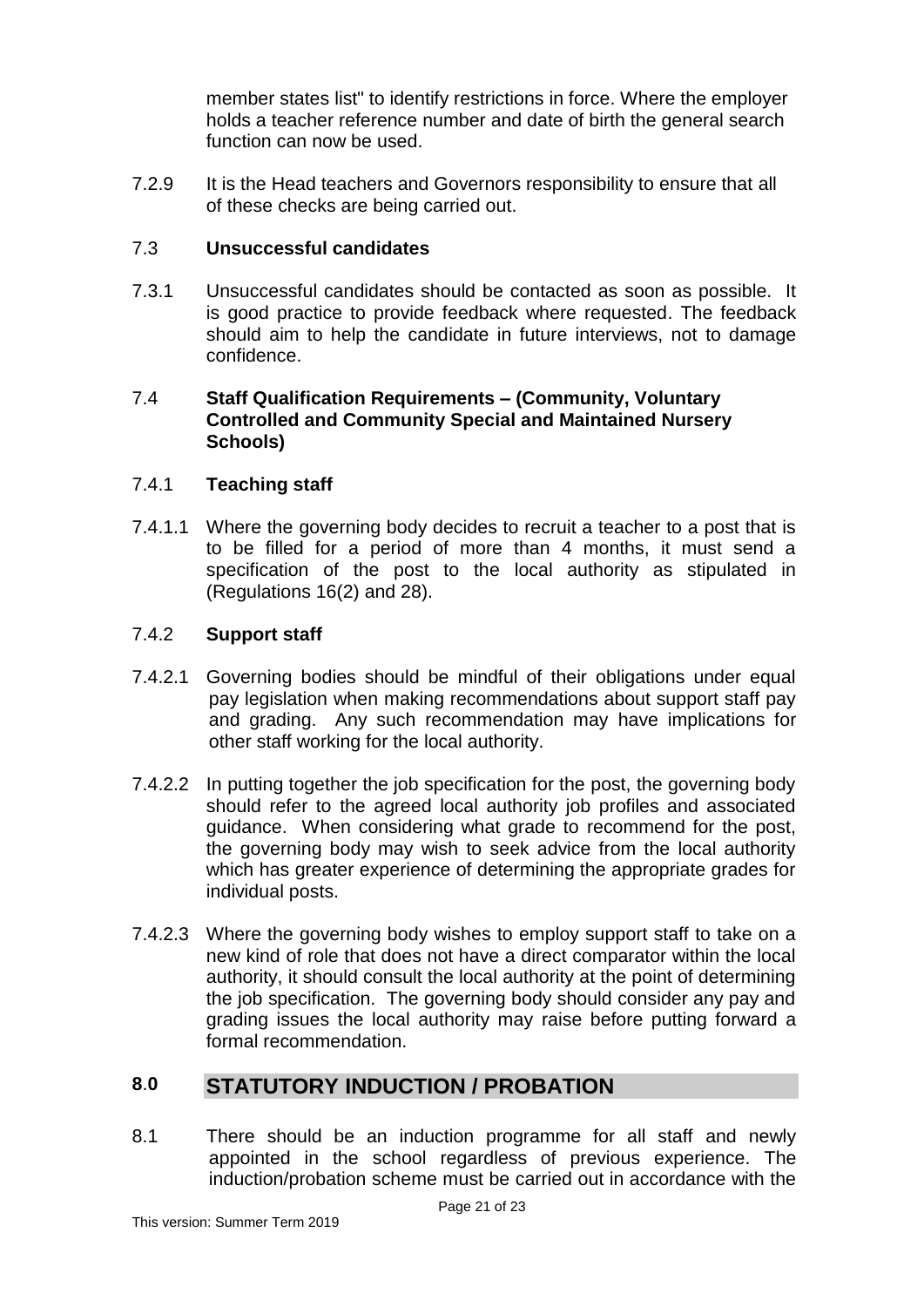school's policies and procedure. It should:

- a) support individuals in a way that is appropriate for the role for which they have been engaged;
- b) confirm the conduct expected of staff within the school; and,
- c) provide opportunities for a new member of staff or volunteer to discuss any issues or concerns about their role or responsibilities; and,
- d) enable the person's line manager or mentor to recognise any concerns or issues about the person's ability or suitability at the outset and address them immediately.
- 8.2 Child Protection training must be provided to all new staff as a mandatory element of the induction and probation programme for those working with children.

# <span id="page-21-0"></span>**9.0 SAFER RECRUITMENT TRAINING**

- 9.1 From September 2014, although regulations will continue to require one member of any recruitment panel to have undertaken safer recruitment training, it will be for school leaders to judge what training will be appropriate for their staff and the circumstances of the school. Access to the Secretary of State's online training will be removed to coincide with that change. Although there is already a range of accessible training, the DfE are working currently with a number of organisations that have expertise in this area to help ensure that appropriate training will be readily available.
- 9.2 The LA schools traded HR service will be able to assist schools in identifying appropriate training providers.